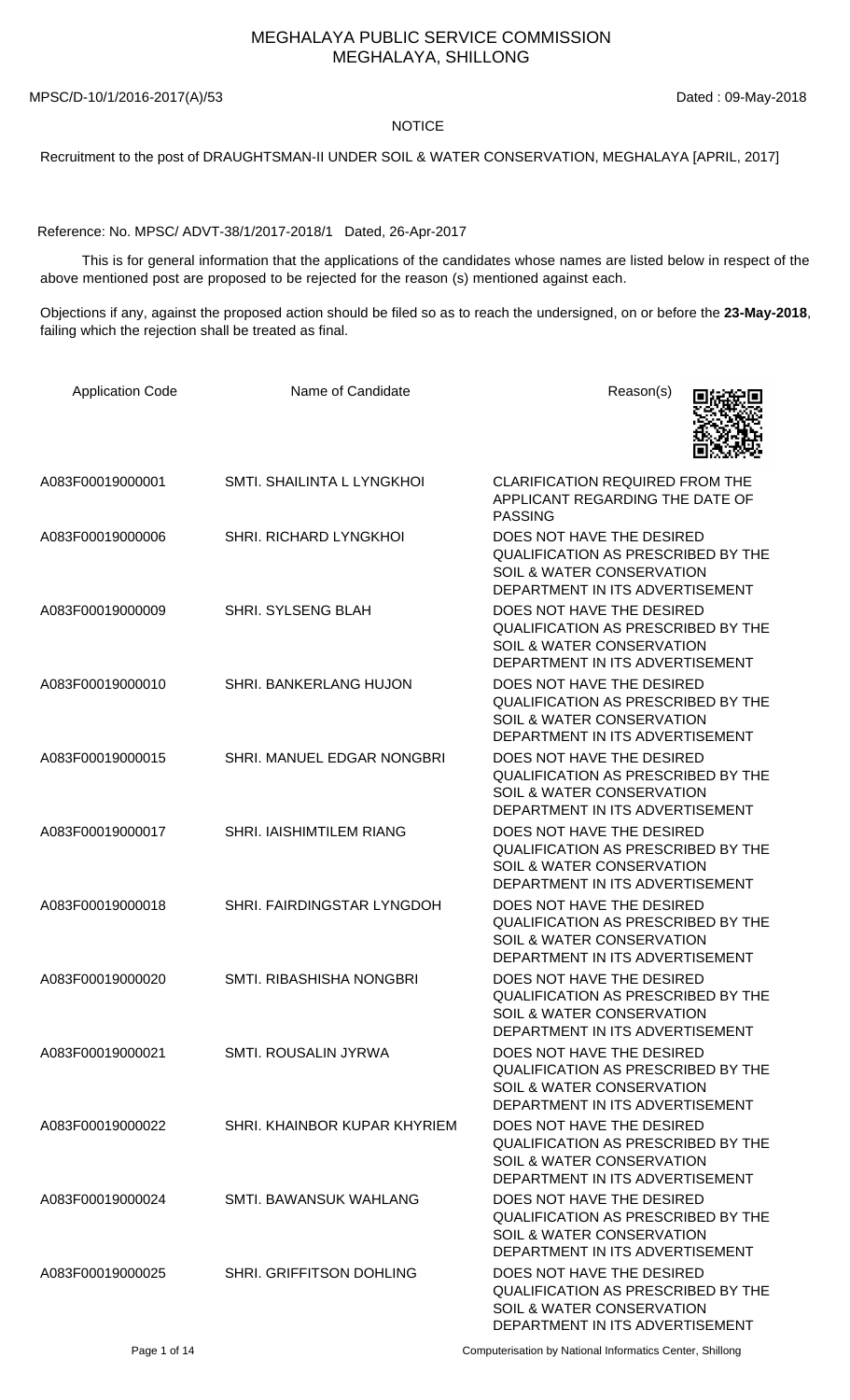| <b>Application Code</b> | Name of Candidate                          | Reason(s)                                                                                                                                         |
|-------------------------|--------------------------------------------|---------------------------------------------------------------------------------------------------------------------------------------------------|
| A083F00019000026        | <b>SHRI. SANBOR MYRTHONG</b>               | CLARIFICATION REQUIRED FROM THE<br>APPLICANT REGARDING THE DATE OF<br><b>PASSING</b>                                                              |
| A083F00019000031        | <b>SMTI. ANITA MAWRIE</b>                  | DOES NOT HAVE THE DESIRED<br><b>QUALIFICATION AS PRESCRIBED BY THE</b><br>SOIL & WATER CONSERVATION<br>DEPARTMENT IN ITS ADVERTISEMENT            |
| A083F00019000032        | SHRI. IOHDAPMIAR LYNGDOH<br><b>MAWLONG</b> | DOES NOT HAVE THE DESIRED<br><b>QUALIFICATION AS PRESCRIBED BY THE</b><br>SOIL & WATER CONSERVATION<br>DEPARTMENT IN ITS ADVERTISEMENT            |
| A083F00019000041        | SHRI. WADLANG MARWEIN                      | DOES NOT HAVE THE DESIRED<br><b>QUALIFICATION AS PRESCRIBED BY THE</b><br>SOIL & WATER CONSERVATION<br>DEPARTMENT IN ITS ADVERTISEMENT            |
| A083F00019000047        | SHRI. HAMILTON KHARBUKI                    | DOES NOT HAVE THE DESIRED<br><b>QUALIFICATION AS PRESCRIBED BY THE</b><br>SOIL & WATER CONSERVATION<br>DEPARTMENT IN ITS ADVERTISEMENT            |
| A083F00019000048        | SHRI. ANTHONY NONGRUM                      | DOES NOT HAVE THE DESIRED<br>QUALIFICATION AS PRESCRIBED BY THE<br>SOIL & WATER CONSERVATION<br>DEPARTMENT IN ITS ADVERTISEMENT                   |
| A083F00019000049        | SHRI. MONMIDA O B PYRTUH                   | DOES NOT HAVE THE DESIRED<br><b>QUALIFICATION AS PRESCRIBED BY THE</b><br>SOIL & WATER CONSERVATION<br>DEPARTMENT IN ITS ADVERTISEMENT            |
| A083F00019000056        | SHRI. DABIANGBHA SYNREM                    | DOES NOT HAVE THE DESIRED<br><b>QUALIFICATION AS PRESCRIBED BY THE</b><br><b>SOIL &amp; WATER CONSERVATION</b><br>DEPARTMENT IN ITS ADVERTISEMENT |
| A083F00019000057        | SHRI. DEIWAIOWBIANGMI PASSAH               | DOES NOT HAVE THE DESIRED<br><b>QUALIFICATION AS PRESCRIBED BY THE</b><br><b>SOIL &amp; WATER CONSERVATION</b><br>DEPARTMENT IN ITS ADVERTISEMENT |
| A083F00019000067        | SHRI. AMJEST LAPASAM                       | DOES NOT HAVE THE DESIRED<br><b>QUALIFICATION AS PRESCRIBED BY THE</b><br>SOIL & WATER CONSERVATION<br>DEPARTMENT IN ITS ADVERTISEMENT            |
| A083F00019000068        | SHRI. DINESTAR LYNGDOH                     | <b>CLARIFICATION REQUIRED FROM THE</b><br>APPLICANT REGARDING THE DATE OF<br><b>PASSING</b>                                                       |
| A083F00019000077        | SHRI. MAIT SHAPHRANG KHARBULI              | DOES NOT HAVE THE DESIRED<br><b>QUALIFICATION AS PRESCRIBED BY THE</b><br>SOIL & WATER CONSERVATION<br>DEPARTMENT IN ITS ADVERTISEMENT            |
| A083F00019000078        | SMTI. PHIBARISA KURBAH                     | DOES NOT HAVE THE DESIRED<br><b>QUALIFICATION AS PRESCRIBED BY THE</b><br>SOIL & WATER CONSERVATION<br>DEPARTMENT IN ITS ADVERTISEMENT            |
| A083F00019000080        | SHRI. IARAPLANG LYNGKHOI                   | DOES NOT HAVE THE DESIRED<br><b>QUALIFICATION AS PRESCRIBED BY THE</b><br>SOIL & WATER CONSERVATION<br>DEPARTMENT IN ITS ADVERTISEMENT            |
| A083F00019000081        | <b>SHRI. CALDY THANGKHIEW</b>              | DOES NOT HAVE THE DESIRED<br><b>QUALIFICATION AS PRESCRIBED BY THE</b><br>SOIL & WATER CONSERVATION<br>DEPARTMENT IN ITS ADVERTISEMENT            |
| A083F00019000083        | SMTI, ALFRISHA LYNGDOH RANI                | DOES NOT HAVE THE DESIRED<br><b>QUALIFICATION AS PRESCRIBED BY THE</b><br>SOIL & WATER CONSERVATION<br>DEPARTMENT IN ITS ADVERTISEMENT            |
| A083F00019000086        | SHRI. BESTARLING SHADAP                    | <b>CLARIFICATION REQUIRED FROM THE</b><br>APPLICANT REGARDING THE STREAM OF<br><b>ENGINEERING PASSED</b>                                          |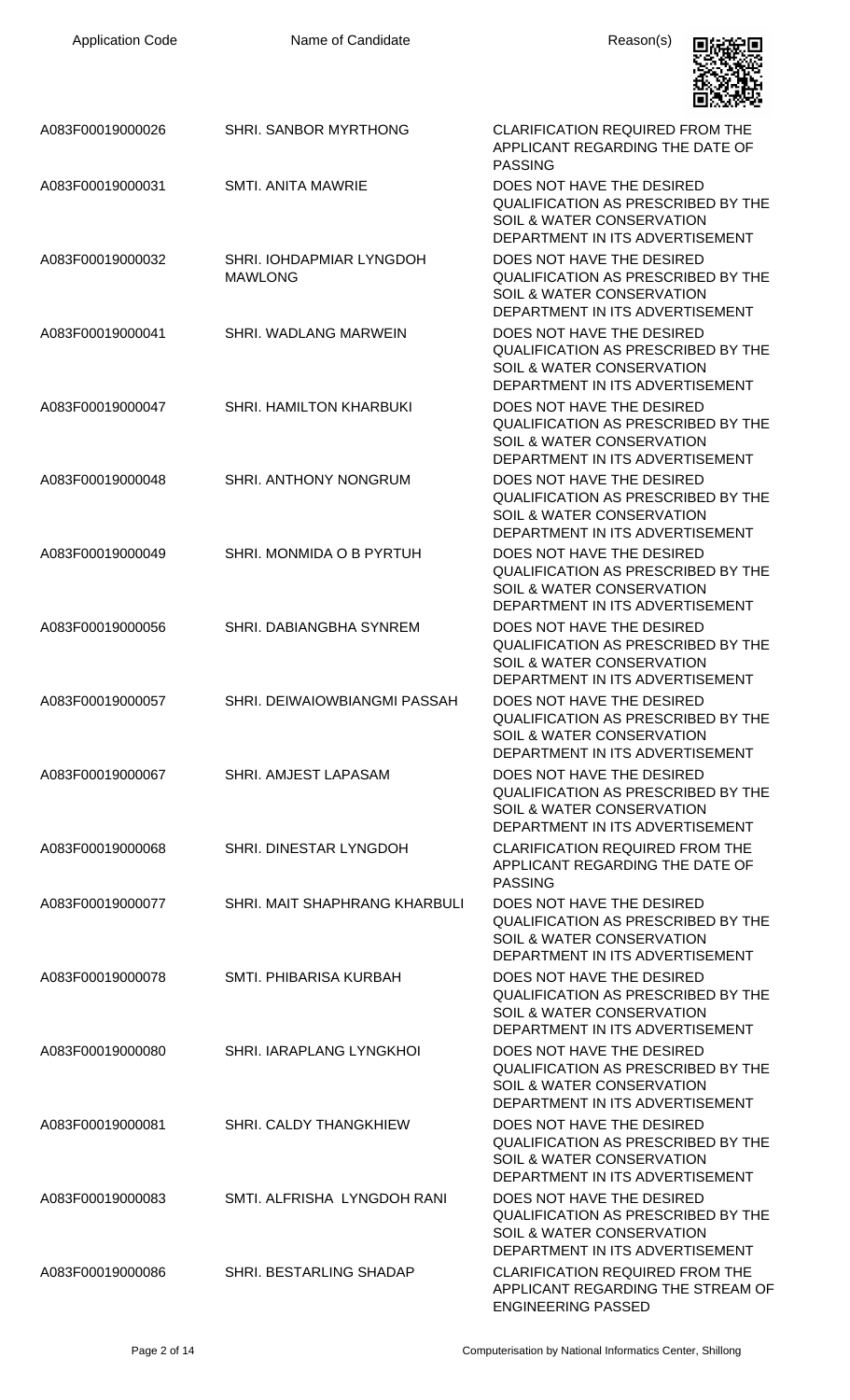| <b>Application Code</b> | Name of Candidate                                | Reason(s)                                                                                                                                         |
|-------------------------|--------------------------------------------------|---------------------------------------------------------------------------------------------------------------------------------------------------|
| A083F00019000089        | SHRI. SHONGDORLANG CHYNE                         | DOES NOT HAVE THE DESIRED<br>QUALIFICATION AS PRESCRIBED BY THE<br>SOIL & WATER CONSERVATION<br>DEPARTMENT IN ITS ADVERTISEMENT                   |
| A083F00019000090        | SHRI. HUVERT JAZON SAWKMIE                       | DOES NOT HAVE THE DESIRED<br><b>QUALIFICATION AS PRESCRIBED BY THE</b><br>SOIL & WATER CONSERVATION<br>DEPARTMENT IN ITS ADVERTISEMENT            |
| A083F00019000093        | SMTI. ADALYNE LYNGDOH<br><b>MAWLONG</b>          | DOES NOT HAVE THE DESIRED<br>QUALIFICATION AS PRESCRIBED BY THE<br>SOIL & WATER CONSERVATION<br>DEPARTMENT IN ITS ADVERTISEMENT                   |
| A083F00019000095        | SHRI. SONY DAWHOI RABON                          | DOES NOT HAVE THE DESIRED<br><b>QUALIFICATION AS PRESCRIBED BY THE</b><br>SOIL & WATER CONSERVATION<br>DEPARTMENT IN ITS ADVERTISEMENT            |
| A083F00019000096        | SHRI. ARORA MUKHIM                               | DOES NOT HAVE THE DESIRED<br><b>QUALIFICATION AS PRESCRIBED BY THE</b><br>SOIL & WATER CONSERVATION<br>DEPARTMENT IN ITS ADVERTISEMENT            |
| A083F00019000100        | SHRI. SIMON PETER THANGKHIEW                     | <b>OVERAGED</b>                                                                                                                                   |
| A083F00019000104        | SHRI. ARKYBANSON PYNGROPE                        | DOES NOT HAVE THE DESIRED<br><b>QUALIFICATION AS PRESCRIBED BY THE</b><br><b>SOIL &amp; WATER CONSERVATION</b><br>DEPARTMENT IN ITS ADVERTISEMENT |
| A083F00019000111        | SHRI. SHEMPHANG SYIEMLIEH                        | DOES NOT HAVE THE DESIRED<br><b>QUALIFICATION AS PRESCRIBED BY THE</b><br>SOIL & WATER CONSERVATION<br>DEPARTMENT IN ITS ADVERTISEMENT            |
| A083F00019000112        | <b>SHRI. SUFFICE SUIAM</b>                       | DOES NOT HAVE THE DESIRED<br><b>QUALIFICATION AS PRESCRIBED BY THE</b><br>SOIL & WATER CONSERVATION<br>DEPARTMENT IN ITS ADVERTISEMENT            |
| A083F00019000113        | <b>SMTI. LABIANGHUNLANG</b><br><b>KHARKONGOR</b> | <b>OVERAGED</b>                                                                                                                                   |
| A083F00019000115        | SHRI. BANBHALANG DIENGDOH                        | DOES NOT HAVE THE DESIRED<br>QUALIFICATION AS PRESCRIBED BY THE<br>SOIL & WATER CONSERVATION<br>DEPARTMENT IN ITS ADVERTISEMENT                   |
| A083F00019000119        | SHRI. DESHALSON MAWTHOH                          | DOES NOT HAVE THE DESIRED<br>QUALIFICATION AS PRESCRIBED BY THE<br>SOIL & WATER CONSERVATION<br>DEPARTMENT IN ITS ADVERTISEMENT                   |
| A083F00019000121        | SMTI. LARI NYLLA MARPNA                          | <b>CLARIFICATION REQUIRED FROM THE</b><br>APPLICANT REGARDING THE STREAM OF<br><b>ENGINEERING PASSED</b>                                          |
| A083F00019000123        | SHRI. LAITPHAR KHONGWIR<br><b>RANGAD</b>         | DOES NOT HAVE THE DESIRED<br>QUALIFICATION AS PRESCRIBED BY THE<br>SOIL & WATER CONSERVATION<br>DEPARTMENT IN ITS ADVERTISEMENT                   |
| A083F00026000002        | <b>SHRI. RAKNANG MARAK</b>                       | <b>CLARIFICATION REQUIRED FROM THE</b><br>APPLICANT REGARDING THE DATE OF<br><b>PASSING</b>                                                       |
| A083F00026000003        | SHRI. PAKIMBIRTH MARAK                           | <b>CLARIFICATION REQUIRED FROM THE</b><br>APPLICANT REGARDING THE DATE OF<br><b>PASSING</b>                                                       |
| A083F00026000007        | SHRI. WALNANG S SANGMA                           | DOES NOT HAVE THE DESIRED<br>QUALIFICATION AS PRESCRIBED BY THE<br>SOIL & WATER CONSERVATION<br>DEPARTMENT IN ITS ADVERTISEMENT                   |
| A083F00026000009        | SHRI. SALJAGRING M MARAK                         | DOES NOT HAVE THE DESIRED<br><b>QUALIFICATION AS PRESCRIBED BY THE</b><br>SOIL & WATER CONSERVATION<br>DEPARTMENT IN ITS ADVERTISEMENT            |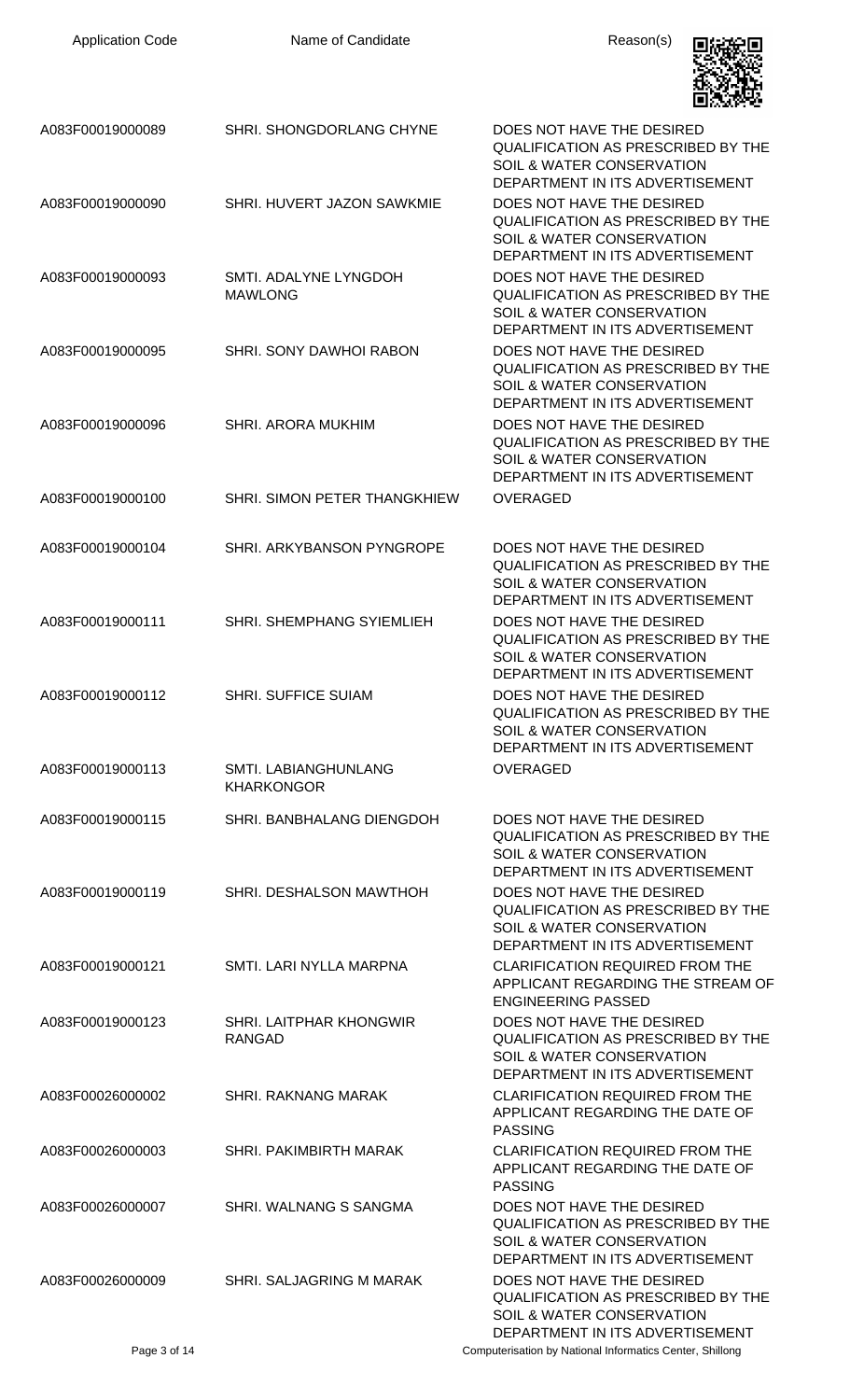| <b>Application Code</b> | Name of Candidate                         | Reason(s)                                                                                                                                         |
|-------------------------|-------------------------------------------|---------------------------------------------------------------------------------------------------------------------------------------------------|
| A083F00026000016        | <b>SMTI. TENGSE MARAK</b>                 | <b>CLARIFICATION REQUIRED FROM THE</b><br>APPLICANT REGARDING THE STREAM OF<br><b>ENGINEERING PASSED</b>                                          |
| A083F00026000020        | SHRI. DIKKIMBER SANGMA                    | <b>CLARIFICATION REQUIRED FROM THE</b><br>APPLICANT REGARDING THE COURSE<br><b>PASSED</b>                                                         |
| A083F00026000022        | <b>SHRI. WALRIK MOMIN</b>                 | DOES NOT HAVE THE DESIRED<br><b>QUALIFICATION AS PRESCRIBED BY THE</b><br>SOIL & WATER CONSERVATION<br>DEPARTMENT IN ITS ADVERTISEMENT            |
| A083F00026000033        | <b>SMTI. NORIMCHI CH MOMIN</b>            | DOES NOT HAVE THE DESIRED<br><b>QUALIFICATION AS PRESCRIBED BY THE</b><br>SOIL & WATER CONSERVATION<br>DEPARTMENT IN ITS ADVERTISEMENT            |
| A083F00026000036        | SMTI. THISTHINNA CH MARAK                 | DOES NOT HAVE THE DESIRED<br><b>QUALIFICATION AS PRESCRIBED BY THE</b><br>SOIL & WATER CONSERVATION<br>DEPARTMENT IN ITS ADVERTISEMENT            |
| A083F00026000039        | SHRI. BONSENG R MARAK                     | DOES NOT HAVE THE DESIRED<br><b>QUALIFICATION AS PRESCRIBED BY THE</b><br><b>SOIL &amp; WATER CONSERVATION</b><br>DEPARTMENT IN ITS ADVERTISEMENT |
| A083F00026000044        | <b>SHRI. TENGSILRAK MARAK</b>             | DOES NOT HAVE THE DESIRED<br><b>QUALIFICATION AS PRESCRIBED BY THE</b><br>SOIL & WATER CONSERVATION<br>DEPARTMENT IN ITS ADVERTISEMENT            |
| A083F00026000048        | <b>SHRI. GLUWIN D SHIRA</b>               | <b>OVERAGED</b>                                                                                                                                   |
| A083F00026000054        | SHRI. LASTBORN D SANGMA                   | <b>CLARIFICATION REQUIRED FROM THE</b><br>APPLICANT REGARDING THE COURSE<br><b>PASSED</b>                                                         |
| A083F00026000056        | SHRI. ESTIAN DERYO M SANGMA               | DOES NOT HAVE THE DESIRED<br><b>QUALIFICATION AS PRESCRIBED BY THE</b><br><b>SOIL &amp; WATER CONSERVATION</b><br>DEPARTMENT IN ITS ADVERTISEMENT |
| A083F00026000058        | SHRI. BHUMIKANANDA KOCH                   | DOES NOT HAVE THE DESIRED<br><b>QUALIFICATION AS PRESCRIBED BY THE</b><br>SOIL & WATER CONSERVATION<br>DEPARTMENT IN ITS ADVERTISEMENT            |
| A083F00026000060        | SHRI. JONGCHON DIKSENG M<br><b>SANGMA</b> | DOES NOT HAVE THE DESIRED<br><b>QUALIFICATION AS PRESCRIBED BY THE</b><br>SOIL & WATER CONSERVATION<br>DEPARTMENT IN ITS ADVERTISEMENT            |
| A083F00026000062        | SHRI. ZENGGA N SANGMA                     | <b>CLARIFICATION REQUIRED FROM THE</b><br>APPLICANT REGARDING THE DATE OF<br><b>PASSING</b>                                                       |
| A083F00026000063        | SHRI. RAVI M SANGMA                       | <b>CLARIFICATION REQUIRED FROM THE</b><br>APPLICANT REGARDING THE COURSE<br><b>PASSED</b>                                                         |
| A083F00026000064        | SMTI. KALKAME R MARAK                     | DOES NOT HAVE THE DESIRED<br><b>QUALIFICATION AS PRESCRIBED BY THE</b><br>SOIL & WATER CONSERVATION<br>DEPARTMENT IN ITS ADVERTISEMENT            |
| A083F00026000066        | SMTI. NANZIA D SANGMA                     | <b>CLARIFICATION REQUIRED FROM THE</b><br>APPLICANT REGARDING THE DATE OF<br><b>PASSING</b>                                                       |
| A083F00026000069        | SHRI. CHINGRAK A SANGMA                   | <b>CLARIFICATION REQUIRED FROM THE</b><br>APPLICANT REGARDING THE COURSE<br><b>PASSED</b>                                                         |
| A083F00026000071        | SHRI. TOM ISAR A SANGMA                   | DOES NOT HAVE THE DESIRED<br>QUALIFICATION AS PRESCRIBED BY THE<br>SOIL & WATER CONSERVATION<br>DEPARTMENT IN ITS ADVERTISEMENT                   |
| A083F00026000077        | SHRI. BENUILD D SANGMA                    | <b>CLARIFICATION REQUIRED FROM THE</b><br>APPLICANT REGARDING THE DATE OF                                                                         |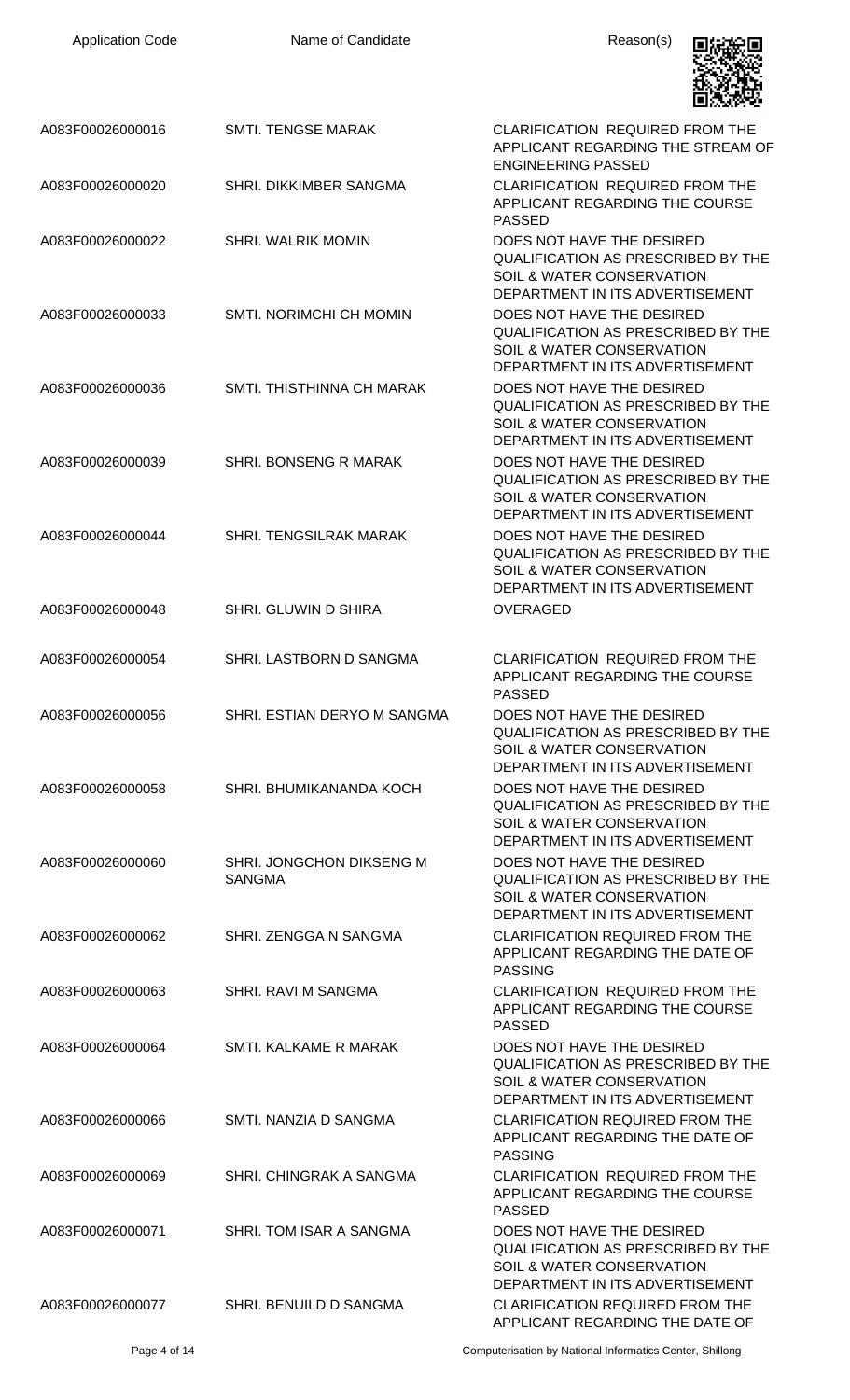

PASSING

| A083F00026000081 | SHRI. TUARA SANGMA                        | <b>CLARIFICATION REQUIRED FROM THE</b><br>APPLICANT REGARDING THE STREAM OF<br><b>ENGINEERING PASSED</b>                                          |
|------------------|-------------------------------------------|---------------------------------------------------------------------------------------------------------------------------------------------------|
| A083F00026000082 | SHRI. CHESAL M SANGMA                     | DOES NOT HAVE THE DESIRED<br><b>QUALIFICATION AS PRESCRIBED BY THE</b><br>SOIL & WATER CONSERVATION<br>DEPARTMENT IN ITS ADVERTISEMENT            |
| A083F00026000083 | SHRI. SENGJRANG N MARAK                   | DOES NOT HAVE THE DESIRED<br><b>QUALIFICATION AS PRESCRIBED BY THE</b><br>SOIL & WATER CONSERVATION<br>DEPARTMENT IN ITS ADVERTISEMENT            |
| A083F00026000085 | SMTI. DULIVA M MARAK                      | DOES NOT HAVE THE DESIRED<br><b>QUALIFICATION AS PRESCRIBED BY THE</b><br>SOIL & WATER CONSERVATION<br>DEPARTMENT IN ITS ADVERTISEMENT            |
| A083F00026000086 | <b>SHRI. ZERU CH MARAK</b>                | <b>CLARIFICATION REQUIRED FROM THE</b><br>APPLICANT REGARDING THE DATE OF<br><b>PASSING</b>                                                       |
| A083F00026000087 | SHRI. VENKATISH TENGTE G MOMIN            | NOT QUALIFIED AS ON THE LAST DATE OF<br>THE ADVERTISEMENT                                                                                         |
| A083F00026000090 | <b>SMTI. NOMIA CH MARAK</b>               | DOES NOT HAVE THE DESIRED<br><b>QUALIFICATION AS PRESCRIBED BY THE</b><br>SOIL & WATER CONSERVATION<br>DEPARTMENT IN ITS ADVERTISEMENT            |
| A083F00026000091 | SHRI. NIKSENG NORBERT CH<br><b>SANGMA</b> | DOES NOT HAVE THE DESIRED<br><b>QUALIFICATION AS PRESCRIBED BY THE</b><br>SOIL & WATER CONSERVATION<br>DEPARTMENT IN ITS ADVERTISEMENT            |
| A083F00026000096 | SMTI. DANSE G SANGMA                      | DOES NOT HAVE THE DESIRED<br><b>QUALIFICATION AS PRESCRIBED BY THE</b><br>SOIL & WATER CONSERVATION<br>DEPARTMENT IN ITS ADVERTISEMENT            |
| A083F00026000097 | SMTI. LORIE CHESIMEY K SANGMA             | DOES NOT HAVE THE DESIRED<br><b>QUALIFICATION AS PRESCRIBED BY THE</b><br><b>SOIL &amp; WATER CONSERVATION</b><br>DEPARTMENT IN ITS ADVERTISEMENT |
| A083F00026000099 | SMTI. PEBIANA R MARAK                     | DOES NOT HAVE THE DESIRED<br><b>QUALIFICATION AS PRESCRIBED BY THE</b><br><b>SOIL &amp; WATER CONSERVATION</b><br>DEPARTMENT IN ITS ADVERTISEMENT |
| A083F00026000103 | SHRI. SILSENG CH MARAK                    | DOES NOT HAVE THE DESIRED<br><b>QUALIFICATION AS PRESCRIBED BY THE</b><br>SOIL & WATER CONSERVATION<br>DEPARTMENT IN ITS ADVERTISEMENT            |
| A083F00026000105 | SHRI. MRITYUNJAY CH MARAK                 | DOES NOT HAVE THE DESIRED<br><b>QUALIFICATION AS PRESCRIBED BY THE</b><br>SOIL & WATER DEPARTMENT IN ITS<br><b>ADVERTISEMENT</b>                  |
| A083F00026000108 | SHRI. AMSRANG R MARAK                     | <b>CLARIFICATION REQUIRED FROM THE</b><br>APPLICANT REGARDING THE COURSE<br><b>PASSED</b>                                                         |
| A083F00026000117 | SMTI. PRETISH CH MARAK                    | <b>CLARIFICATION REQUIRED FROM THE</b><br>APPLICANT REGARDING THE DATE &<br><b>MONTH OF PASSING</b>                                               |
| A083F00059000005 | SHRI. JIMIKARSON NONGPHUD                 | DOES NOT HAVE THE DESIRED<br><b>QUALIFICATION AS PRESCRIBED BY THE</b><br>SOIL & WATER CONSERVATION<br>DEPARTMENT IN ITS ADVERTISEMENT            |
| A083F00059000007 | <b>SHRI, RAVIO GASHNGA</b>                | DOES NOT HAVE THE DESIRED<br><b>QUALIFICATION AS PRESCRIBED BY THE</b><br><b>SOIL &amp; WATER CONSERVATION</b><br>DEPARTMENT IN ITS ADVERTISEMENT |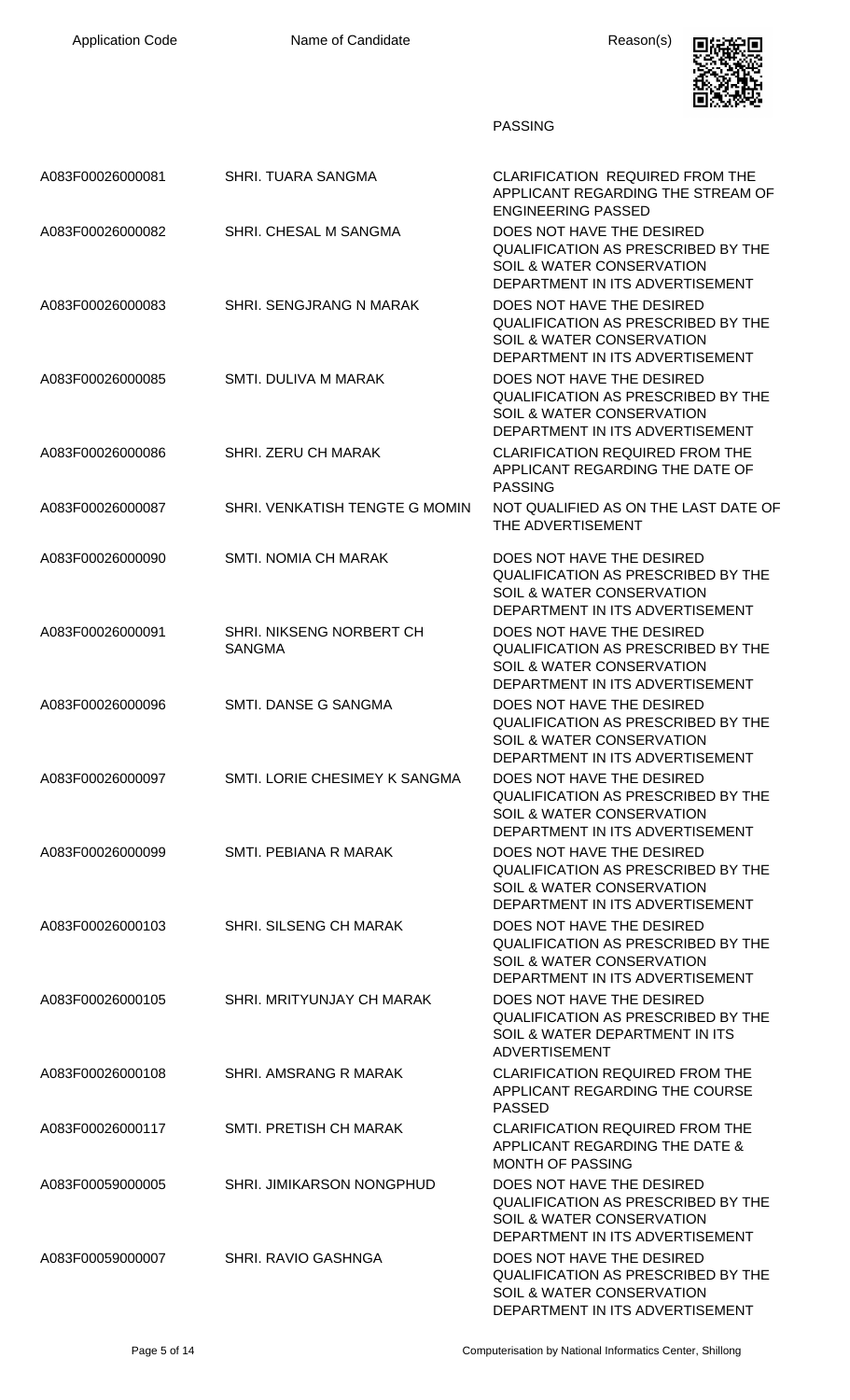| <b>Application Code</b> | Name of Candidate                              | Reason(s)                                                                                                                                         |
|-------------------------|------------------------------------------------|---------------------------------------------------------------------------------------------------------------------------------------------------|
| A083F00059000012        | SMTI. DAPHISHA KHONGLAM                        | <b>CLARIFICATION REQUIRED FROM THE</b><br>APPLICANT REGARDING THE COURSE<br><b>PASSED</b>                                                         |
| A083F00059000015        | SHRI. WANKER MARBANIANG                        | DOES NOT HAVE THE DESIRED<br><b>QUALIFICATION AS PRESCRIBED BY THE</b><br>SOIL & WATER CONSERVATION<br>DEPARTMENT IN ITS ADVERTISEMENT            |
| A083F00059000016        | SHRI. BARISTER ROY LYNGDOH<br><b>MAWPHLANG</b> | DOES NOT HAVE THE DESIRED<br>QUALIFICATION AS PRESCRIBED BY THE<br>SOIL & WATER CONSERVATION<br>DEPARTMENT IN ITS ADVERTISEMENT                   |
| A083F00059000017        | SHRI. SHENPRAYER MARNGAR                       | <b>CLARIFICATION REQUIRED FROM THE</b><br>APPLICANT REGARDING THE COURSE<br><b>PASSED</b>                                                         |
| A083F00059000021        | SHRI. KORDOR ROBERT MARWEIN                    | DOES NOT HAVE THE DESIRED<br>QUALIFICATION AS PRESCRIBED BY THE<br>SOIL & WATER CONSERVATION<br>DEPARTMENT IN ITS ADVERTISEMENT                   |
| A083F00059000022        | SHRI. KITNAMLANG DKHAR                         | DOES NOT HAVE THE DESIRED<br><b>QUALIFICATION AS PRESCRIBED BY THE</b><br>SOIL & WATER CONSERVATION<br>DEPARTMENT IN ITS ADVERTISEMENT            |
| A083F00059000024        | SHRI. HEITHMU CHULLET                          | DOES NOT HAVE THE DESIRED<br><b>QUALIFICATION AS PRESCRIBED BY THE</b><br><b>SOIL &amp; WATER CONSERVATION</b><br>DEPARTMENT IN ITS ADVERTISEMENT |
| A083F00059000026        | SHRI. KHRAWBOKLANG LYNGDOH                     | DOES NOT HAVE THE DESIRED<br>QUALIFICATION AS PRESCRIBED BY THE<br><b>SOIL &amp; WATER CONSERVATION</b><br>DEPARTMENT IN ITS ADVERTISEMENT        |
| A083F00059000029        | SMTI. BETSABERLIN NONGSIEJ                     | DOES NOT HAVE THE DESIRED<br>QUALIFICATION AS PRESCRIBED BY THE<br><b>SOIL &amp; WATER CONSERVATION</b><br>DEPARTMENT IN ITS ADVERTISEMENT        |
| A083F00059000035        | SHRI. PRECIOUS STONE NONGRUM                   | DOES NOT HAVE THE DESIRED<br><b>QUALIFICATION AS PRESCRIBED BY THE</b><br><b>SOIL &amp; WATER CONSERVATION</b><br>DEPARTMENT IN ITS ADVERTISEMENT |
| A083F00059000043        | SHRI. HIDEKEL MALANG                           | DOES NOT HAVE THE DESIRED<br><b>QUALIFICATION AS PRESCRIBED BY THE</b><br>SOIL & WATER CONSERVATION<br>DEPARTMENT IN ITS ADVERTISEMENT            |
| A083F00059000048        | SHRI. MARLON BRANDO MARBOH                     | DOES NOT HAVE THE DESIRED<br><b>QUALIFICATION AS PRESCRIBED BY THE</b><br>SOIL & WATER CONSERVATION<br>DEPARTMENT IN ITS ADVERTISEMENT            |
| A083F00059000050        | SMTI. JASMINE KHONGPHAI                        | DOES NOT HAVE THE DESIRED<br><b>QUALIFICATION AS PRESCRIBED BY THE</b><br>SOIL & WATER CONSERVATION<br>DEPARTMENT IN ITS ADVERTISEMENT            |
| A083F00059000052        | SHRI. BANDAJIED MAWTHOH                        | DOES NOT HAVE THE DESIRED<br><b>QUALIFICATION AS PRESCRIBED BY THE</b><br><b>SOIL &amp; WATER CONSERVATION</b><br>DEPARTMENT IN ITS ADVERTISEMENT |
| A083F00059000058        | SHRI. BRANDON MAWNIUH                          | DOES NOT HAVE THE DESIRED<br><b>QUALIFICATION AS PRESCRIBED BY THE</b><br><b>SOIL &amp; WATER CONSERVATION</b><br>DEPARTMENT IN ITS ADVERTISEMENT |
| A083F00059000061        | SHRI. BANPYNDAPLANG SYIEM                      | DOES NOT HAVE THE DESIRED<br><b>QUALIFICATION AS PRESCRIBED BY THE</b><br><b>SOIL &amp; WATER CONSERVATION</b><br>DEPARTMENT IN ITS ADVERTISEMENT |
| A083F00059000062        | SHRI. S DAMINOT LYNGDOH<br><b>NONGBRI</b>      | DOES NOT HAVE THE DESIRED<br><b>QUALIFICATION AS PRESCRIBED BY THE</b><br>SOIL & WATER CONSERVATION<br>DEPARTMENT IN ITS ADVERTISEMENT            |

Page 6 of 14 **Computerisation by National Informatics Center, Shillong**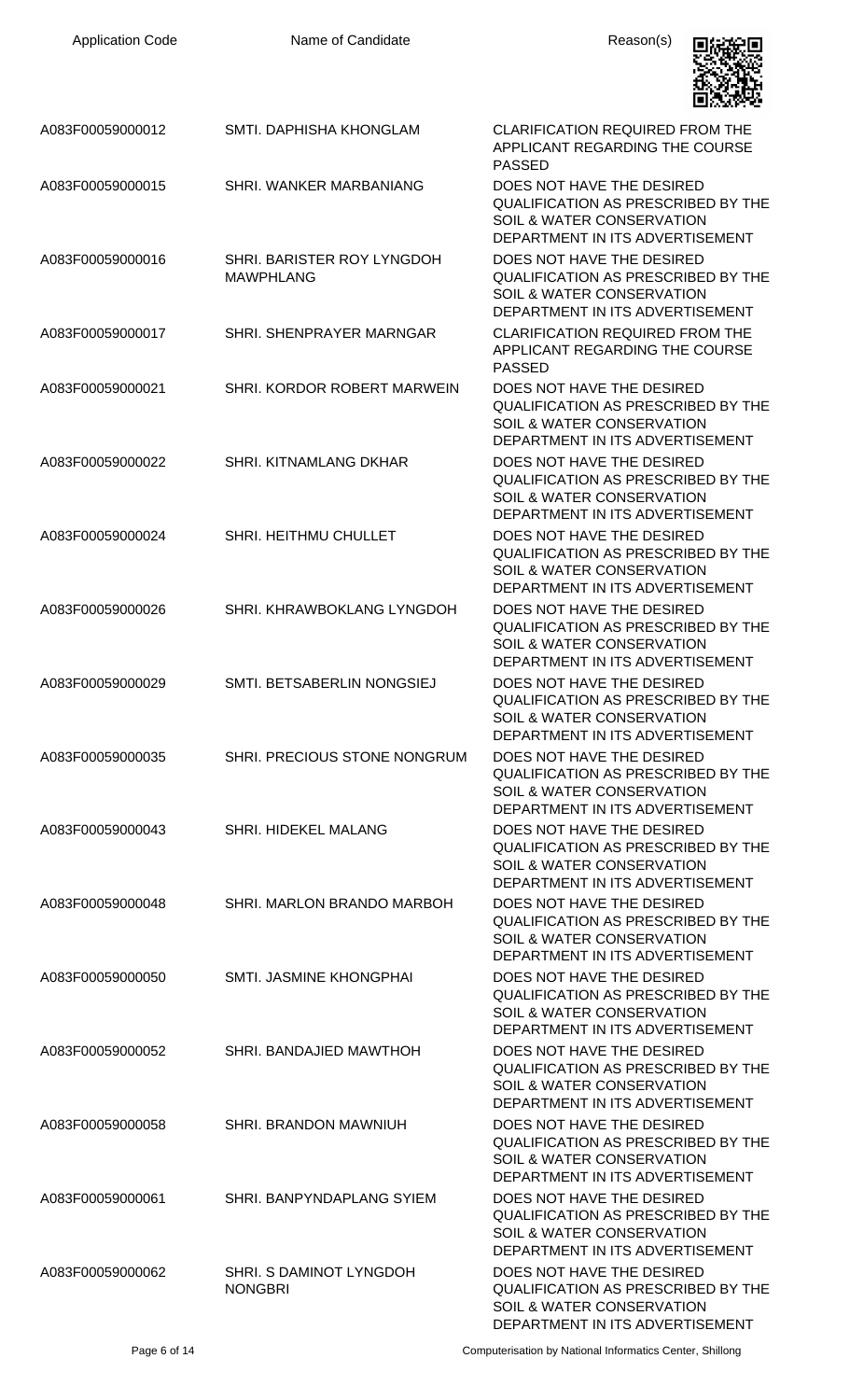| <b>Application Code</b> | Name of Candidate                              | Reason(s)                                                                                                                                         |
|-------------------------|------------------------------------------------|---------------------------------------------------------------------------------------------------------------------------------------------------|
| A083F00059000066        | SHRI. DONLIBOK THABAH                          | DOES NOT HAVE THE DESIRED<br>QUALIFICATION AS PRESCRIBED BY THE<br>SOIL & WATER CONSERVATION<br>DEPARTMENT IN ITS ADVERTISEMENT                   |
| A083F00059000068        | SHRI. JOHN JUSTIN FRANCIS<br><b>KHARKONGOR</b> | DOES NOT HAVE THE DESIRED<br><b>QUALIFICATION AS PRESCRIBED BY THE</b><br>SOIL & WATER CONSERVATION<br>DEPARTMENT IN ITS ADVERTISEMENT            |
| A083F00059000070        | SMTI. DAMANBHA SUIAM                           | DOES NOT HAVE THE DESIRED<br><b>QUALIFICATION AS PRESCRIBED BY THE</b><br><b>SOIL &amp; WATER CONSERVATION</b><br>DEPARTMENT IN ITS ADVERTISEMENT |
| A083F00059000074        | SHRI. BATYNGSHAIN NONGSTENG                    | <b>CLARIFICATION REQUIRED FROM THE</b><br>APPLICANT REGARDING THE COURSE<br><b>PASSED</b>                                                         |
| A083F00059000077        | SHRI. LAMBHAH LAMARE                           | DOES NOT HAVE THE DESIRED<br><b>QUALIFICATION AS PRESCRIBED BY THE</b><br>SOIL & WATER CONSERVATION<br>DEPARTMENT IN ITS ADVERTISEMENT            |
| A083F00059000082        | <b>SHRI. LAPYNHUNLANG KHARBTENG</b>            | DOES NOT HAVE THE DESIRED<br>QUALIFICATION AS PRESCRIBED BY THE<br>SOIL & WATER CONSERVATION<br>DEPARTMENT IN ITS ADVERTISEMENT                   |
| A083F00059000084        | SHRI. BANRAPLANG MARWEIN                       | DOES NOT HAVE THE DESIRED<br><b>QUALIFICATION AS PRESCRIBED BY THE</b><br>SOIL & WATER CONSERVATION<br>DEPARTMENT IN ITS ADVERTISEMENT            |
| A083F00059000089        | SMTI. PHERDALIN KHARBULI                       | <b>OVERAGED</b>                                                                                                                                   |
| A083F00061000001        | SMTI. CASSIE BALMITCHI M SANGMA                | DOES NOT HAVE THE DESIRED<br><b>QUALIFICATION AS PRESCRIBED BY THE</b><br>SOIL WATER CONSERVATION<br>DEPARTMENT IN ITS ADVERTISEMENT              |
| A083F00062000002        | <b>SHRI. SECURITY DKHAR</b>                    | DOES NOT HAVE THE DESIRED<br><b>QUALIFICATION AS PRESCRIBED BY THE</b><br><b>SOIL &amp; WATER CONSERVATION</b><br>DEPARTMENT IN ITS ADVERTISEMENT |
| A083F00062000004        | SHRI. JELFIN STONE SUTNGA                      | DOES NOT HAVE THE DESIRED<br><b>QUALIFICATION AS PRESCRIBED BY THE</b><br>SOIL & WATER CONSERVATION<br>DEPARTMENT IN ITS ADVERTISEMENT            |
| A083F00062000005        | <b>SHRI. RABIN PASSAH</b>                      | DOES NOT HAVE THE DESIRED<br><b>QUALIFICATION AS PRESCRIBED BY THE</b><br>SOIL & WATER CONSERVATION<br>DEPARTMENT IN ITS ADVERTISEMENT            |
| A083F00062000006        | SMTI. CHEERFUL DKHAR                           | DOES NOT HAVE THE DESIRED<br>QUALIFICATION AS PRESCRIBED BY THE<br>SOIL & WATER CONSERVATION<br>DEPARTMENT IN ITS ADVERTISEMENT                   |
| A083F00062000010        | SHRI. RANGDAMON DKHAR                          | DOES NOT HAVE THE DESIRED<br><b>QUALIFICATION AS PRESCRIBED BY THE</b><br>SOIL & WATER CONSERVATION<br>DEPARTMENT IN ITS ADVERTISEMENT            |
| A083F00062000012        | SMTI. DEIHAPHI SHISHA SUTING                   | DOES NOT HAVE THE DESIRED<br><b>QUALIFICATION AS PRESCRIBED BY THE</b><br>SOIL & WATER CONSERVATION<br>DEPARTMENT IN ITS ADVERTISEMENT            |
| A083F00062000013        | SHRI. DAWYOOKIOO L IONGWAI                     | DOES NOT HAVE THE DESIRED<br><b>QUALIFICATION AS PRESCRIBED BY THE</b><br><b>SOIL &amp; WATER CONSERVATION</b><br>DEPARTMENT IN ITS ADVERTISEMENT |
| A083F00062000014        | SHRI. DAMEWAN IONGWAI                          | DOES NOT HAVE THE DESIRED<br>QUALIFICATION AS PRESCRIBED BY THE<br>SOIL & WATER CONSERVATION<br>DEPARTMENT IN ITS ADVERTISEMENT                   |

Page 7 of 14 **Page 7 of 14** Computerisation by National Informatics Center, Shillong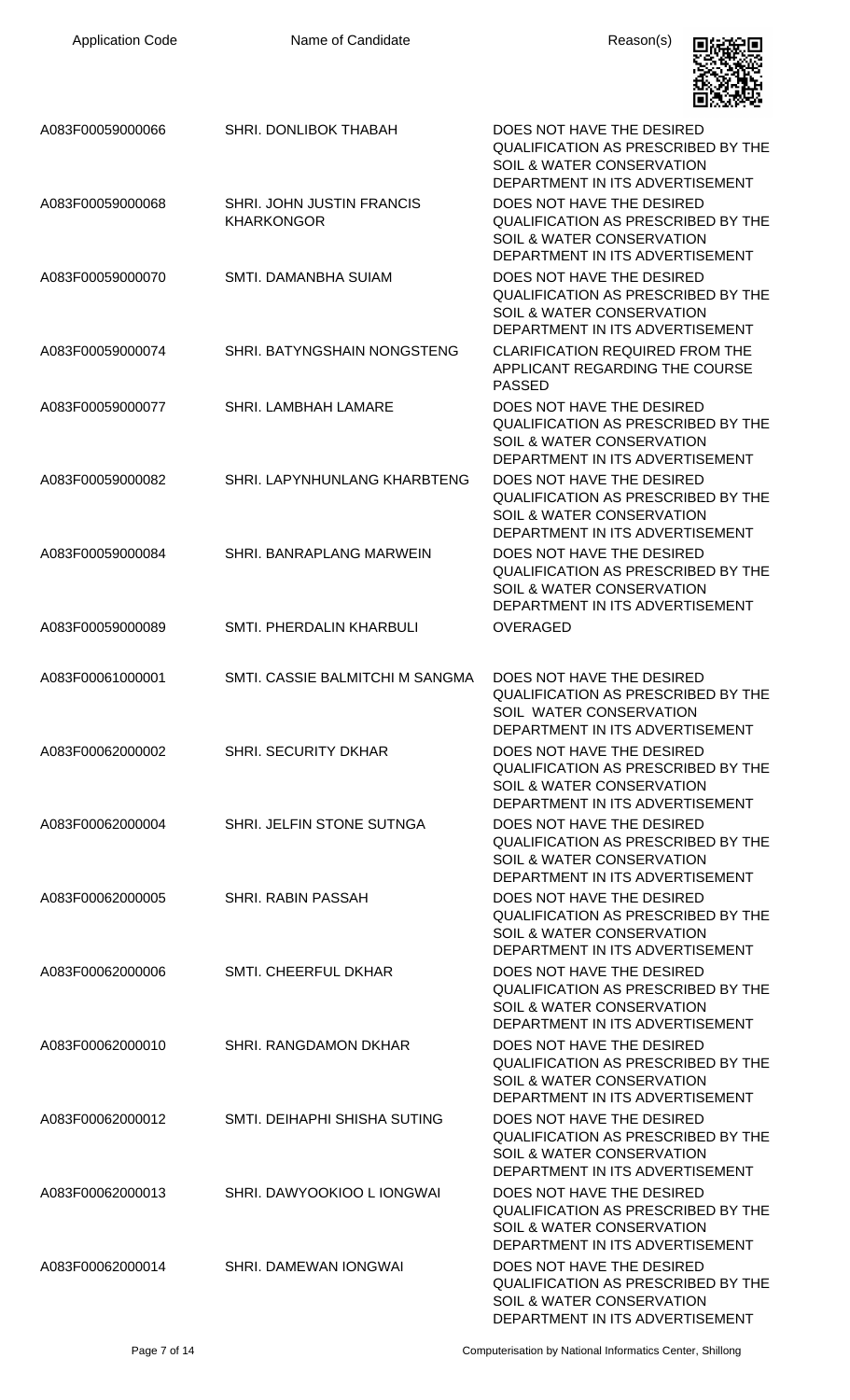| <b>Application Code</b> | Name of Candidate                 | Reason(s)                                                                                                                                         |
|-------------------------|-----------------------------------|---------------------------------------------------------------------------------------------------------------------------------------------------|
| A083F00062000015        | SHRI. DAWCHYNNAMIKI IONGWAI       | DOES NOT HAVE THE DESIRED<br>QUALIFICATION AS PRESCRIBED BY THE<br>SOIL & WATER CONSERVATION<br>DEPARTMENT IN ITS ADVERTISEMENT                   |
| A083F00062000019        | <b>SHRI. LUCKHIM M MARAK</b>      | DOES NOT HAVE THE DESIRED<br><b>QUALIFICATION AS PRESCRIBED BY THE</b><br><b>SOIL &amp; WATER CONSERVATION</b><br>DEPARTMENT IN ITS ADVERTISEMENT |
| A083F00062000020        | SHRI. DA OO CHWA RYNGKHLEM        | DOES NOT HAVE THE DESIRED<br><b>QUALIFICATION AS PRESCRIBED BY THE</b><br>SOIL & WATER CONSERVATION<br>DEPARTMENT IN ITS ADVERTISEMENT            |
| A083F00062000022        | SMTI. MANSAKA CHALLAM             | DOES NOT HAVE THE DESIRED<br><b>QUALIFICATION AS PRESCRIBED BY THE</b><br><b>SOIL &amp; WATER CONSERVATION</b><br>DEPARTMENT IN ITS ADVERTISEMENT |
| A083F00062000025        | SHRI. DA U RUHI LALOO             | <b>CLARIFICATION REQUIRED FROM THE</b><br>APPLICANT REGARDING THE STREAM OF<br><b>ENGINEERING PASSED</b>                                          |
| A083F00062000026        | <b>SHRI. MEBAKI SHYLLA</b>        | DOES NOT HAVE THE DESIRED<br><b>QUALIFICATION AS PRESCRIBED BY THE</b><br>SOIL & WATER CONSERVATION<br>DEPARTMENT IN ITS ADVERTISEMENT            |
| A083F00063000001        | SMTI. INDIYANA N ARENGH           | <b>CLARIFICATION REQUIRED FROM THE</b><br>APPLICANT REGARDING THE STREAM OF<br><b>ENGINEERING PASSED</b>                                          |
| A083F00064000001        | SHRI. KHLAINBORLIN JYNDIANG       | <b>OVERAGED</b>                                                                                                                                   |
| A083F00064000002        | SMTI. RIMIKA KHARLUKHI            | DOES NOT HAVE THE DESIRED<br>QUALIFICATION AS PRESCRIBED BY THE<br>SOIL & WATER CONSERVATION<br>DEPARTMENT IN ITS ADVERTISEMENT                   |
| A083F00064000006        | SMTI. NISHA MARY THONGNI          | <b>CLARIFICATION REQUIRED FROM THE</b><br>APPLICANT REGARDING THE COURSE<br><b>PASSED</b>                                                         |
| A083F00064000007        | SHRI. ARBORLANG WANNIANG          | DOES NOT HAVE THE DESIRED<br><b>QUALIFICATION AS PRESCRIBED BY THE</b><br>SOIL & WATER CONSERVATION<br>DEPARTMENT IN ITS ADVERTISEMENT            |
| A083F00064000009        | SMTI. ROSEBILTWIN WANNIANG        | DOES NOT HAVE THE DESIRED<br><b>QUALIFICATION AS PRESCRIBED BY THE</b><br>SOIL & WATER CONSERVATION<br>DEPARTMENT IN ITS ADVERTISEMENT            |
| A083F00064000010        | SMTI. ROSEBELTWIN WANNIANG        | DOES NOT HAVE THE DESIRED<br><b>QUALIFICATION AS PRESCRIBED BY THE</b><br>SOIL & WATER CONSERVATION<br>DEPARTMENT IN ITS ADVERTISEMENT            |
| A083F00065000001        | SHRI. ALWIN CHAMBUGONG MARAK      | INCOMPLETE APPLICATION                                                                                                                            |
| A083F00065000002        | SHRI. TUESHVA CH MARAK            | NOT QUALIFIED AS ON THE LAST DATE OF<br>THE ADVERTISEMENT                                                                                         |
| A083F00065000003        | SHRI. AZARIA MEGAM SANGMA         | <b>CLARIFICATION REQUIRED FROM THE</b><br>APPLICANT REGARDING THE STREAM OF<br><b>ENGINEERING PASSED</b>                                          |
| A083F00065000004        | <b>SHRI. VENUS N MARAK</b>        | <b>CLARIFICATION REQUIRED FROM THE</b><br>APPLICANT REGARDING THE COURSE<br><b>PASSED</b>                                                         |
| A083F00065000006        | <b>SHRI. BRUMMEL CHERAN MOMIN</b> | <b>CLARIFICATION REQUIRED FROM THE</b><br>APPLICANT REGARDING THE COURSE<br><b>PASSED</b>                                                         |
| A083F00065000009        | SMTI. ABATAMRE B MARAK            | DOES NOT HAVE THE DESIRED<br>QUALIFICATION AS PRESCRIBED BY THE<br>SOIL & WATER CONSERVATION<br>DEPARTMENT IN ITS ADVERTISEMENT                   |

Page 8 of 14 **Page 8 of 14** Computerisation by National Informatics Center, Shillong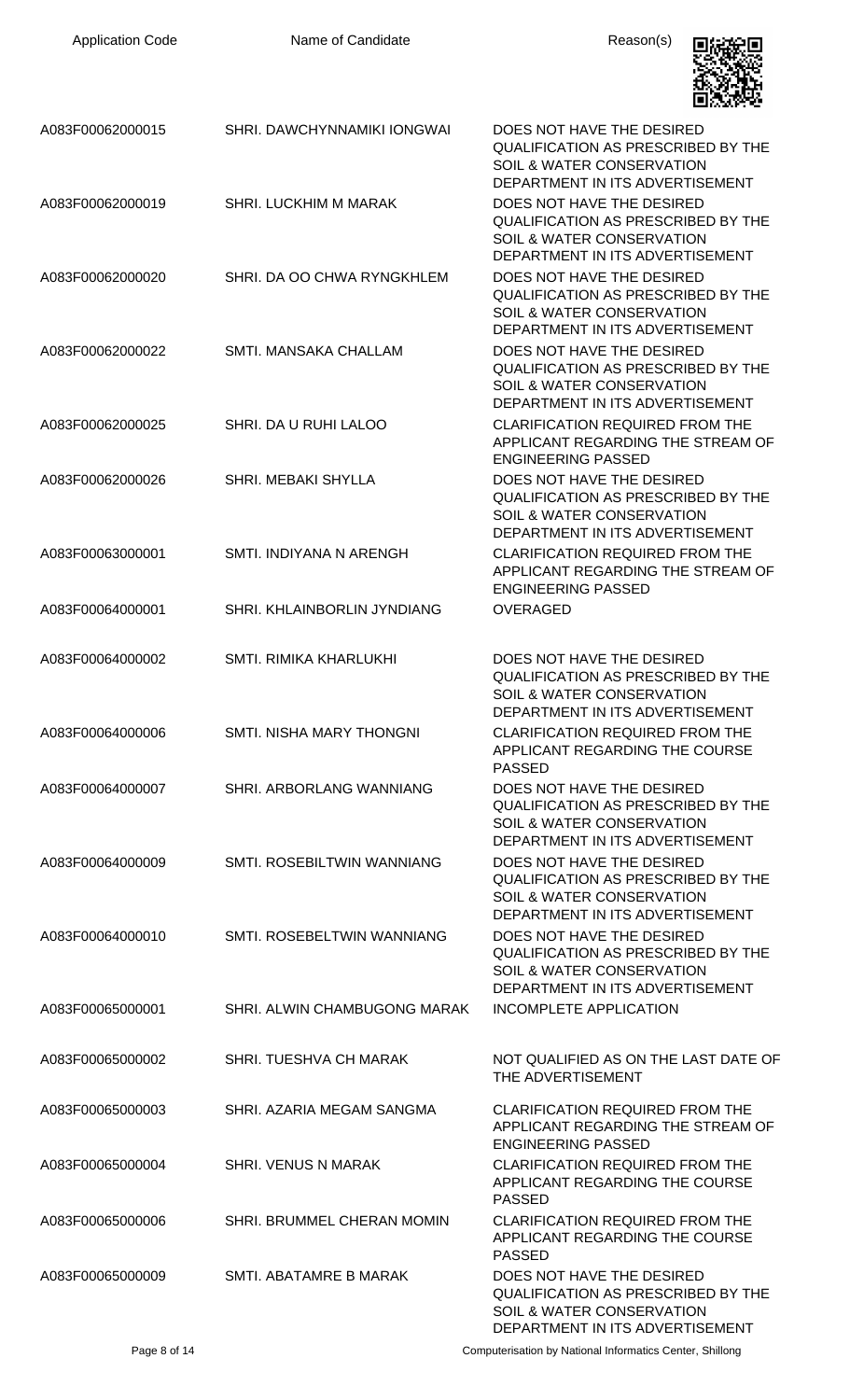| <b>Application Code</b> | Name of Candidate                | Reason(s)                                                                                                                       |
|-------------------------|----------------------------------|---------------------------------------------------------------------------------------------------------------------------------|
| A083F00065000012        | <b>SHRI. RIKRANG MRONG MARAK</b> | <b>CLARIFICATION REQUIRED FROM THE</b><br>APPLICANT REGARDING THE COURSE<br><b>PASSED</b>                                       |
| A083W37713000001        | SHRI. HOPEFULWELL RYMMAI         | <b>CLARIFICATION REQUIRED FROM THE</b><br>APPLICANT REGARDING THE STREAM OF<br><b>ENGINEERING PASSED</b>                        |
| A083W37749000001        | SMTI. LAPYNBIANGLANG DKHAR       | <b>CLARIFICATION REQUIRED FROM THE</b><br>APPLICANT REGARDING THE DATE OF<br><b>PASSING</b>                                     |
| A083W37891000001        | <b>SMTI. JULIA CHERAN MOMIN</b>  | DOES NOT HAVE THE DESIRED<br>QUALIFICATION AS PRESCRIBED BY THE<br>SOIL & WATER CONSERVATION<br>DEPARTMENT IN ITS ADVERTISEMENT |
| A083W37952000001        | SHRI. JOHNY LYNGDOH              | <b>CLARIFICATION REQUIRED FROM THE</b><br>APPLICANT REGARDING THE STREAM OF<br><b>ENGINEERING PASSED</b>                        |
| A083W37995000001        | SMTI. SHALOMIE N MARAK           | <b>CLARIFICATION REQUIRED FROM THE</b><br>APPLICANT REGARDING THE STREAM OF<br><b>ENGINEERING PASSED</b>                        |
| A083W38093000001        | SHRI. EVARSHAINING LYNGDOH       | <b>CLARIFICATION REQUIRED FROM THE</b><br>APPLICANT REGARDING THE STREAM OF<br><b>ENGINEERING PASSED</b>                        |
| A083W38142000001        | SHRI. SANTOSH KUMAR KUMAR        | DOES NOT HAVE THE DESIRED<br>QUALIFICATION AS PRESCRIBED BY THE<br>SOIL & WATER CONSERVATION<br>DEPARTMENT IN ITS ADVERTISEMENT |
| A083W38246000001        | SHRI. VIVIAN CH MARAK            | <b>CLARIFICATION REQUIRED FROM THE</b><br>APPLICANT REGARDING THE DATE OF<br><b>PASSING</b>                                     |
| A083W38422000001        | SHRI. AIBINGSTON N ARENGH        | DOES NOT HAVE THE DESIRED<br>QUALIFICATION AS PRESCRIBED BY THE<br>SOIL & WATER DEPARTMENT IN ITS<br><b>ADVERTISEMENT</b>       |
| A083W38563000001        | SHRI. STEVENLY LYNGDOH TRON      | DOES NOT HAVE THE DESIRED<br>QUALIFICATION AS PRESCRIBED BY THE<br>SOIL & WATER CONSERVATION<br>DEPARTMENT IN ITS ADVERTISEMENT |
| A083W38135000001        | SHRI. CHANGCHIUBIRTH D SHIRA     | <b>CLARIFICATION REQUIRED FROM THE</b><br>APPLICANT REGARDING THE STREAM OF<br><b>ENGINEERING PASSED</b>                        |
| A083W38624000001        | SMTI. RYNTIEHLANG THABAH         | DOES NOT HAVE THE DESIRED<br>QUALIFICATION AS PRESCRIBED BY THE<br>SOIL & WATER CONSERVATION<br>DEPARTMENT IN ITS ADVERTISEMENT |
| A083W32078000001        | SHRI. TENGSAM DALBOT SHIRA       | <b>CLARIFICATION REQUIRED FROM THE</b><br>APPLICANT REGARDING THE STREAM OF<br><b>ENGINEERING PASSED</b>                        |
| A083W35085000001        | <b>SHRI. BENDSING CH MARAK</b>   | <b>CLARIFICATION REQUIRED FROM THE</b><br>APPLICANT REGARDING THE STREAM OF<br><b>ENGINEERING PASSED</b>                        |
| A083W35124000001        | SHRI. ORIN BALKAM SANGMA         | DOES NOT HAVE THE DESIRED<br>QUALIFICATION AS PRESCRIBED BY THE<br>SOIL & WATER CONSERVATION<br>DEPARTMENT IN ITS ADVERTISEMENT |
| A083W35156000001        | SHRI. SAM AUSTIN KHARBTENG       | <b>CLARIFICATION REQUIRED FROM THE</b><br>APPLICANT REGARDING THE STREAM OF<br><b>ENGINEERING PASSED</b>                        |
| A083W35809000001        | SHRI. ALLANGREGORY L NONGBRI     | <b>CLARIFICATION REQUIRED FROM THE</b><br>APPLICANT REGARDING THE STREAM OF<br><b>ENGINEERING PASSED</b>                        |
| A083W35971000001        | SHRI. ORICLESTAR MARBANIANG      | <b>CLARIFICATION REQUIRED FROM THE</b><br>APPLICANT REGARDING THE STREAM OF<br><b>ENGINEERING PASSED</b>                        |
| A083W36015000001        | SMTI. BALAKMEN SHANGPLIANG       | OVERAGED                                                                                                                        |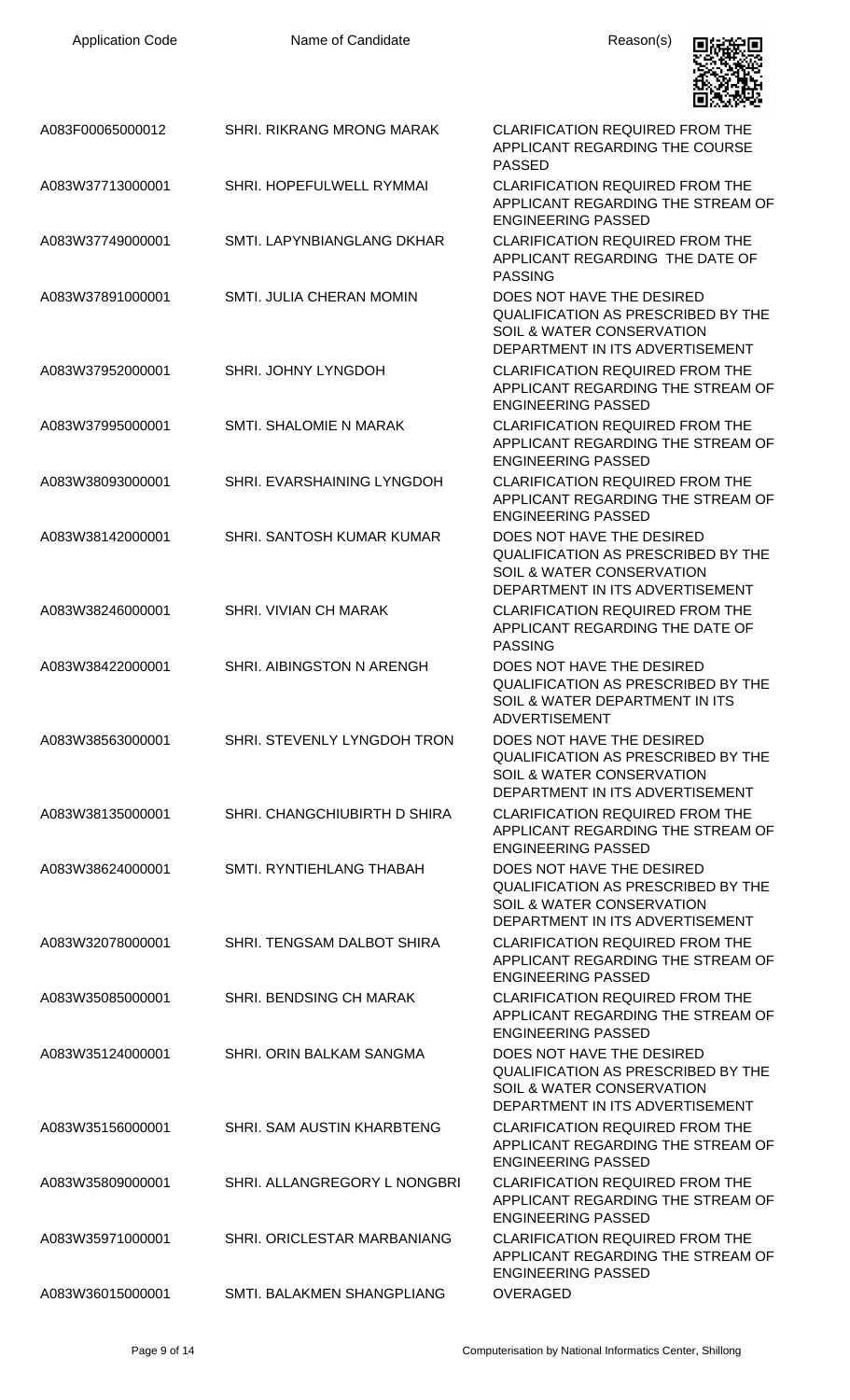| <b>Application Code</b> | Name of Candidate                             | Reason(s)                                                                                                                                         |
|-------------------------|-----------------------------------------------|---------------------------------------------------------------------------------------------------------------------------------------------------|
| A083W36019000001        | SHRI. FRANKLIN KHARSOHTUN                     | <b>CLARIFICATION REQUIRED FROM THE</b><br>APPLICANT REGARDING THE STREAM OF<br><b>ENGINEERING PASSED</b>                                          |
| A083W36215000001        | SHRI. ANIRBAN DEBNATH                         | DOES NOT HAVE THE DESIRED<br>QUALIFICATION AS PRESCRIBED BY THE<br>SOIL & WATER CONSERVATION<br>DEPARTMENT IN ITS ADVERTISEMENT                   |
| A083W36328000001        | SHRI. KMENLANG DAME DKHAR                     | DOES NOT HAVE THE DESIRED<br>QUALIFICATION AS PRESCRIBED BY THE<br>SOIL & WATER CONSERVATION<br>DEPARTMENT IN ITS ADVERTISEMENT                   |
| A083W36691000001        | SHRI, DAO WANHI MANNER                        | DOES NOT HAVE THE DESIRED<br><b>QUALIFICATION AS PRESCRIBED BY THE</b><br><b>SOIL &amp; WATER CONSERVATION</b><br>DEPARTMENT IN ITS ADVERTISEMENT |
| A083W36827000001        | SHRI. BERNADINE SYNSHARLANG<br><b>LYNGKOT</b> | <b>CLARIFICATION REQUIRED FROM THE</b><br>APPLICANT REGARDING THE STREAM OF<br><b>ENGINEERING PASSED</b>                                          |
| A083W36147000001        | <b>SHRI. ABRAHAM SUJA</b>                     | <b>CLARIFICATION REQUIRED FROM THE</b><br>APPLICANT REGARDING THE STREAM OF<br><b>ENGINEERING PASSED</b>                                          |
| A083W36896000001        | SHRI. SATYA NARAYAN MEENA                     | DOES NOT HAVE THE DESIRED<br><b>QUALIFICATION AS PRESCRIBED BY THE</b><br>SOIL & WATER CONSERVATION<br>DEPARTMENT IN ITS ADVERTISEMENT            |
| A083W37105000001        | SHRI. DEUS VOBISCUM S MANNAR                  | DOES NOT HAVE THE DESIRED<br><b>QUALIFICATION AS PRESCRIBED BY THE</b><br>SOIL & WATER CONSERVATION<br>DEPARTMENT IN ITS ADVERTISEMENT            |
| A083W38591000001        | SHRI. FIVEPOWER DKHAR                         | <b>CLARIFICATION REQUIRED FROM THE</b><br>APPLICANT REGARDING THE STREAM OF<br><b>ENGINEERING PASSED</b>                                          |
| A083W38709000001        | <b>SMTI. GOURI HAJONG</b>                     | <b>CLARIFICATION REQUIRED FROM THE</b><br>APPLICANT REGARDING THE STREAM OF<br><b>ENGINEERING PASSED</b>                                          |
| A083W38880000001        | SHRI. TEISKHEMLANG THYRNIANG                  | <b>CLARIFICATION REQUIRED FROM THE</b><br>APPLICANT REGARDING THE STREAM OF<br><b>ENGINEERING PASSED</b>                                          |
| A083W39010000001        | SHRI. EDILBERT NONGSIEJ                       | <b>CLARIFICATION REQUIRED FROM THE</b><br>APPLICANT REGARDING THE STREAM OF<br><b>ENGINEERING PASSED</b>                                          |
| A083W37195000001        | <b>SHRI. PHINICK MARBOH</b>                   | DOES NOT HAVE THE DESIRED<br>QUALIFICATION AS PRESCRIBED BY THE<br>SOIL & WATER CONSERVATION<br>DEPARTMENT IN ITS ADVERTISEMENT                   |
| A083W37373000001        | SHRI. DEBABRATA HAJONG                        | <b>CLARIFICATION REQUIRED FROM THE</b><br>APPLICANT REGARDING THE STREAM OF<br><b>ENGINEERING PASSED</b>                                          |
| A083W37615000001        | SHRI. KANCHAN KUMAR                           | <b>OVERAGED</b>                                                                                                                                   |
| A083W37702000001        | SHRI. KALSENG DAWA SANGMA                     | DOES NOT HAVE THE DESIRED<br>QUALIFICATION AS PRESCRIBED BY THE<br>SOIL & WATER CONSERVATION<br>DEPARTMENT IN ITS ADVERTISEMENT                   |
| A083W20370000001        | SHRI. BADAPHYLLA PARIONG                      | <b>CLARIFICATION REQUIRED FROM THE</b><br>APPLICANT REGARDING THE STREAM OF<br><b>ENGINEERING PASSED</b>                                          |
| A083W15123000001        | SHRI. JITU MATHEW G MOMIN                     | <b>CLARIFICATION REQUIRED FROM THE</b><br>APPLICANT REGARDING THE STREAM OF<br><b>ENGINEERING PASSED</b>                                          |
| A083W15128000001        | SMTI. BRIJITH R MARAK                         | <b>CLARIFICATION REQUIRED FROM THE</b><br>APPLICANT REGARDING THE STREAM OF<br><b>ENGINEERING PASSED</b>                                          |
| A083W12883000001        | SHRI. DONBOR SOHLANGPIAW                      | DOES NOT HAVE THE DESIRED<br><b>QUALIFICATION AS PRESCRIBED BY THE</b>                                                                            |

Page 10 of 14 Computerisation by National Informatics Center, Shillong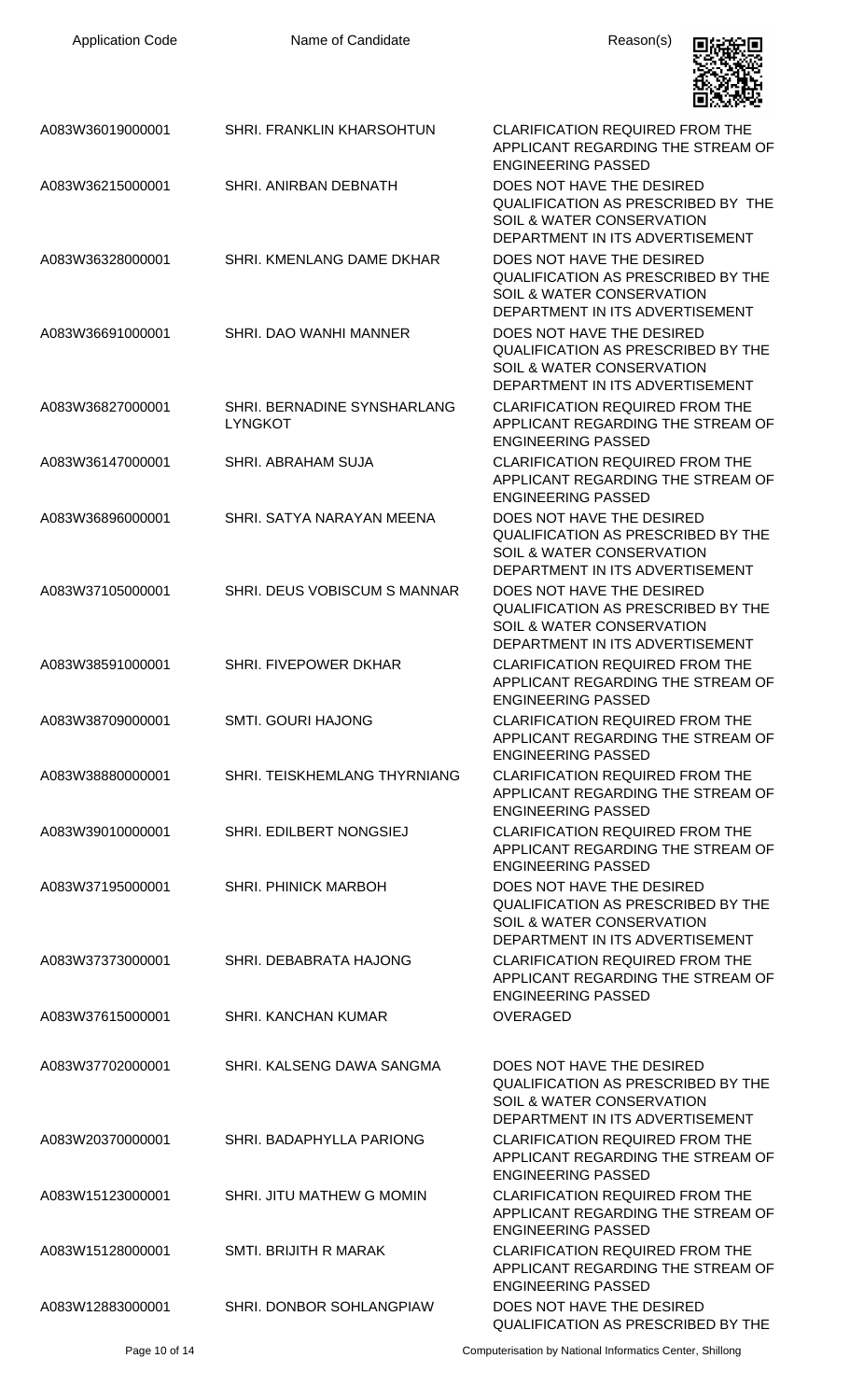

|                  |                                              | <b>SOIL &amp; WATER CONSERVATION</b><br>DEPARTMENT IN ITS ADVERTISEMENT                                                                           |
|------------------|----------------------------------------------|---------------------------------------------------------------------------------------------------------------------------------------------------|
| A083W35316000001 | SMTI. BAHUNLANG MARBANIANG                   | DOES NOT HAVE THE DESIRED<br>QUALIFICATION AS PRESCRIBED BY THE<br>SOIL & WATER CONSERVATION<br>DEPARTMENT IN ITS ADVERTISEMENT                   |
| A083W36127000001 | SHRI. HIAMKUPAR SAIBORN                      | DOES NOT HAVE THE DESIRED<br><b>QUALIFICATION AS PRESCRIBED BY THE</b><br><b>SOIL &amp; WATER CONSERVATION</b><br>DEPARTMENT IN ITS ADVERTISEMENT |
| A083W36383000001 | <b>SHRI. DONBOKLANG RANEE</b>                | DOES NOT HAVE THE DESIRED<br>QUALIFICATION AS PRESCRIBED BY THE<br><b>SOIL &amp; WATER CONSERVATION</b><br>DEPARTMENT IN ITS ADVERTISEMENT        |
| A083W36668000001 | SHRI. RAKESHA AHIRWAR                        | DOES NOT HAVE THE DESIRED<br>QUALIFICATION AS PRESCRIBED BY THE<br>SOIL & WATER CONSERVATION<br>DEPARTMENT IN ITS ADVERTISEMENT                   |
| A083W36735000001 | SHRI. AMIT DAS                               | DOES NOT HAVE THE DESIRED<br>QUALIFICATION AS PRESCRIBED BY THE<br>SOIL & WATER CONSERVATION<br>DEPARTMENT IN ITS ADVERTISEMENT                   |
| A083W36836000001 | <b>SHRI. ASISH KANU</b>                      | DOES NOT HAVE THE DESIRED<br>QUALIFICATION AS PRESCRIBED BY THE<br>SOIL & WATER CONSERVATION<br>DEPARTMENT IN ITS ADVERTISEMENT                   |
| A083W36986000001 | SHRI. RAYMOND ROY PAPANG                     | DOES NOT HAVE THE DESIRED<br>QUALIFICATION AS PRESCRIBED BY THE<br>SOIL & WATER CONSERVATION<br>DEPARTMENT IN ITS ADVERTISEMENT                   |
| A083W36994000001 | SHRI. RONALD SHANGPLIANG                     | DOES NOT HAVE THE DESIRED<br>QUALIFICATION AS PRESCRIBED BY THE<br>SOIL & WATER CONSERVATION<br>DEPARTMENT IN ITS ADVERTISEMENT                   |
| A083W37100000001 | SMTI. IAIDAHUN WANCHAND                      | DOES NOT HAVE THE DESIRED<br>QUALIFICATION AS PRESCRIBED BY THE<br><b>SOIL &amp; WATER CONSERVATION</b><br>DEPARTMENT IN ITS ADVERTISEMENT        |
| A083W37221000001 | SHRI. BALAMPHRANG PATHAW                     | DOES NOT HAVE THE DESIRED<br>QUALIFICATION AS PRESCRIBED BY THE<br>SOIL & WATER CONSERVATION<br>DEPARTMENT IN ITS ADVERTISEMENT                   |
| A083W37874000001 | SHRI. DANIEL HUBERT RYNJAH                   | DOES NOT HAVE THE DESIRED<br>QUALIFICATION AS PRESCRIBED BY THE<br><b>SOIL &amp; WATER CONSERVATION</b><br>DEPARTMENT IN ITS ADVERTISEMENT        |
| A083W37899000001 | <b>SHRI. RAMESH LOHAR</b>                    | DOES NOT HAVE THE DESIRED<br>QUALIFICATION AS PRESCRIBED BY THE<br>SOIL & WATER CONSERVATION<br>DEPARTMENT IN ITS ADVERTISEMENT                   |
| A083W38045000001 | SMTI. R JUBANMER LYNGDOH<br><b>NONGPYIUR</b> | DOES NOT HAVE THE DESIRED<br>QUALIFICATION AS PRESCRIBED BY THE<br>SOIL & WATER CONSERVATION<br>DEPARTMENT IN ITS ADVERTISEMENT                   |
| A083W38134000001 | SHRI. AJOY KUMAR KAR                         | DOES NOT HAVE THE DESIRED<br><b>QUALIFICATION AS PRESCRIBED BY THE</b><br><b>SOIL &amp; WATER CONSERVATION</b><br>DEPARTMENT IN ITS ADVERTISEMENT |
| A083W38233000001 | <b>SHRI. UTTAM SAHU</b>                      | DOES NOT HAVE THE DESIRED<br><b>QUALIFICATION AS PRESCRIBED BY THE</b><br><b>SOIL &amp; WATER CONSERVATION</b><br>DEPARTMENT IN ITS ADVERTISEMENT |
| A083W38405000001 | SHRI. PHALANGIAKI THANGKHIEW                 | DOES NOT HAVE THE DESIRED<br>QUALIFICATION AS PRESCRIBED BY THE<br>SOIL & WATER CONSERVATION<br>DEPARTMENT IN ITS ADVERTISEMENT                   |
| Page 11 of 14    |                                              | Computerisation by National Informatics Center, Shillong                                                                                          |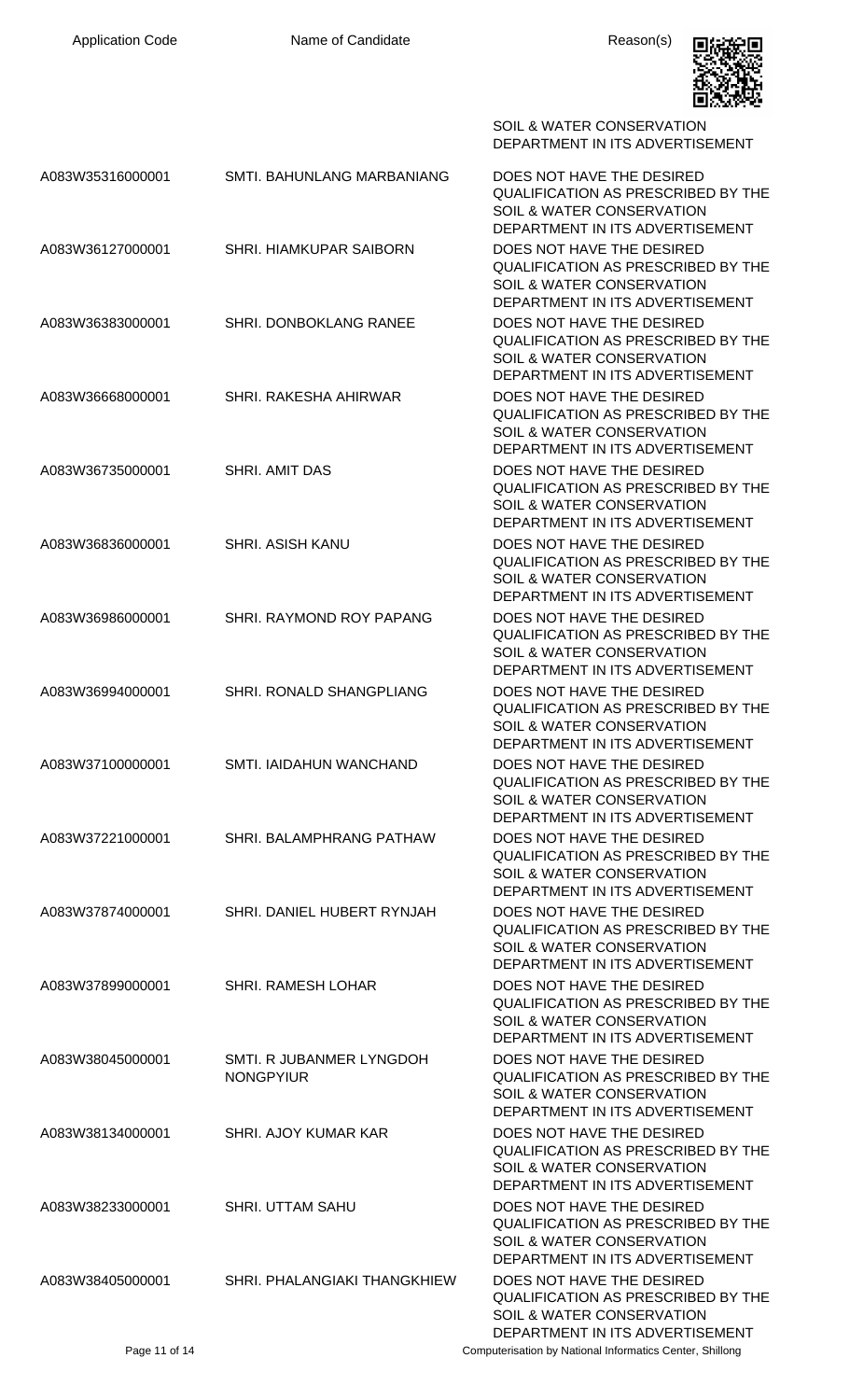| <b>Application Code</b> | Name of Candidate                            | Reason(s)                                                                                                                                  |
|-------------------------|----------------------------------------------|--------------------------------------------------------------------------------------------------------------------------------------------|
| A083W31527000001        | SHRI. PYNSKHEMHAME MAWTHOH                   | DOES NOT HAVE THE DESIRED<br>QUALIFICATION AS PRESCRIBED BY THE<br>SOIL & WATER CONSERVATION<br>DEPARTMENT IN ITS ADVERTISEMENT            |
| A083W35649000002        | SHRI. DEIIARAP LANGMITREI SARI               | DOES NOT HAVE THE DESIRED<br><b>QUALIFICATION AS PRESCRIBED BY THE</b><br>SOIL & WATER CONSERVATION<br>DEPARTMENT IN ITS ADVERTISEMENT     |
| A083W23675000002        | SHRI. THAWLAD MIKI SUNGOH                    | <b>CLARIFICATION REQUIRED FROM THE</b><br>APPLICANT REGARDING THE DATE OF<br><b>PASSING</b>                                                |
| A083W26825000002        | SHRI. JOEJOE CURLY KHARIR                    | DOES NOT HAVE THE DESIRED<br><b>QUALIFICATION AS PRESCRIBED BY THE</b><br>SOIL & WATER CONSERVATION<br>DEPARTMENT IN ITS ADVERTISEMENT     |
| A083W30950000002        | SHRI. NATHANIEL MARBANIANG                   | DOES NOT HAVE THE DESIRED<br><b>QUALIFICATION AS PRESCRIBED BY THE</b><br>SOIL & WATER CONSERVATION<br>DEPARTMENT IN ITS ADVERTISEMNET     |
| A083W37849000002        | SHRI. JAYDEN OCWEN<br><b>KHARNONGLONG</b>    | DOES NOT HAVE THE DESIRED<br>QUALIFICATION AS PRESCRIBED BY THE<br>SOIL & WATER CONSERVATION<br>DEPARTMENT IN ITS ADVERTISEMENT            |
| A083W37754000002        | SMTI. NARCISUS HAQUE GAZI                    | DOES NOT HAVE THE DESIRED<br><b>QUALIFICATION AS PRESCRIBED BY THE</b><br>SOIL & WATER CONSERVATION<br>DEPARTMENT IN ITS ADEVRTISEMENT     |
| A083W38838000002        | SHRI. NAVADEEP SINGH TOMAR                   | DOES NOT HAVE THE DESIRED<br>QUALIFICATION AS PRESCRIBED BY THE<br><b>SOIL &amp; WATER CONSERVATION</b><br>DEPARTMENT IN ITS ADVERTISEMENT |
| A083W38898000002        | <b>SMTI. MENOKA MAJHONG</b>                  | DOES NOT HAVE THE DESIRED<br><b>QUALIFICATION AS PRESCRIBED BY THE</b><br>SOIL & WATER DEPARTMENT IN ITS<br><b>ADVERTISEMENT</b>           |
| A083W35617000002        | SHRI. BANTEINAM MASSAR                       | <b>CLARIFICATION REQUIRED FROM THE</b><br>APPLICANT REGARDING THE STREAM OF<br><b>ENGINEERING PASSED</b>                                   |
| A083W34624000002        | SHRI. GABRIEL GORDON<br><b>SHYMPLIANG</b>    | DOES NOT HAVE THE DESIRED<br><b>QUALIFICATION AS PRESCRIBED BY THE</b><br>SOIL & WATER CONSERVATION<br>DEPARTMENT IN ITS ADVERTISEMENT     |
| A083W33710000002        | SMTI. SYLVIA MARY LYNDEM                     | <b>CLARIFICATION REQUIRED FROM THE</b><br>APPLICANT REGARDING THE DATE OF<br><b>PASSING</b>                                                |
| A083W32507000002        | SMTI. NORIMCHI CH MOMIN                      | DOES NOT HAVE THE DESIRED<br><b>QUALIFICATION AS PRESCRIBED BY THE</b><br>SOIL & WATER CONSERVATION<br>DEPARTMENT IN ITS ADVERTISEMENT     |
| A083W32082000002        | SHRI. RISHAN JANA NONGBET                    | <b>CLARIFICATION REQUIRED FROM THE</b><br>APPLICANT REGARDING THE STREAM OF<br><b>ENGINEERING PASSED</b>                                   |
| A083W32042000002        | SHRI. ARDON GABRIEL GIRI D<br><b>WAANBAH</b> | DOES NOT HAVE THE DESIRED<br><b>QUALIFICATION AS PRESCRIBED BY THE</b><br>SOIL & WATER CONSERVATION<br>DEPARTMENT IN ITS ADVERTISEMENT     |
| A083W21727000002        | SMTI. CHRISTALYNE SYIEM                      | DOES NOT HAVE THE DESIRED<br><b>QUALIFICATION AS PRESCRIBED BY THE</b><br>SOIL & WATER CONSERVATION<br>DEPARTMENT IN ITS ADVERTISEMENT     |
| A083W21257000002        | <b>SHRI. BULL MYRCHIANG</b>                  | <b>CLARIFICATION REQUIRED FROM THE</b><br>APPLICANT REGARDING THE STREAM OF<br><b>ENGINEERING PASSED</b>                                   |
| A083W20600000002        | SHRI. RIJESSING WARJRI                       | <b>CLARIFICATION REQUIRED FROM THE</b><br>APPLICANT REGARDING THE STREAM OF<br><b>ENGINEERING PASSED</b>                                   |

Page 12 of 14 Computerisation by National Informatics Center, Shillong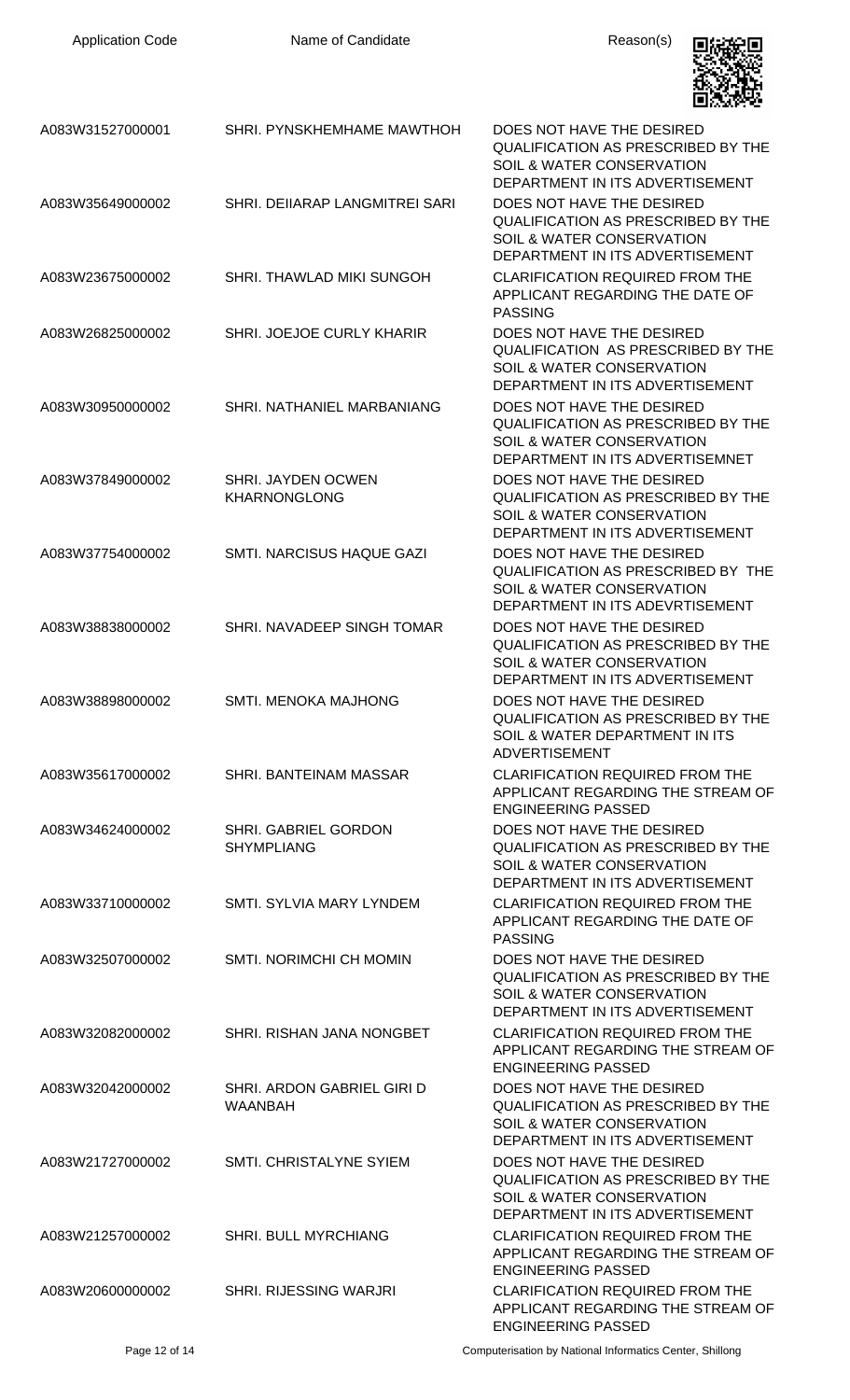| <b>Application Code</b> | Name of Candidate                                | Reason(s)                                                                                                                                         |
|-------------------------|--------------------------------------------------|---------------------------------------------------------------------------------------------------------------------------------------------------|
| A083W18418000002        | SHRI. WILLIAM CHENEY D MARAK                     | <b>CLARIFICATION REQUIRED FROM THE</b><br>APPLICANT REGARDING THE STREAM OF<br><b>ENGINEERING PASSED</b>                                          |
| A083W32394000002        | <b>SHRI. AIBORLANG KHONGSHEI</b>                 | DOES NOT HAVE THE DESIRED<br><b>QUALIFICATION AS PRESCRIBED BY THE</b><br><b>SOIL &amp; WATER CONSERVATION</b><br>DEPARTMENT IN ITS ADVERTISEMENT |
| A083W34576000002        | <b>SHRI. SANKUPAR SIMON</b><br><b>NONGKYNRIH</b> | DOES NOT HAVE THE DESIRED<br>QUALIFICATION AS PRESCRIBED BY THE<br>SOIL & WATER CONSERVATION<br>DEPARTMENT IN ITS ADVERTISEMENT                   |
| A083W36979000003        | SHRI. MICHAEL MAWLONG                            | DOES NOT HAVE THE DESIRED<br>QUALIFICATION AS PRESCRIBED BY THE<br>SOIL & WATER CONSERVATION<br>DEPARTMENT IN ITS ADEVRTISEMENT                   |
| A083W26825000003        | <b>SHRI. JOEJOE CURLY KHARIR</b>                 | DOES NOT HAVE THE DESIRED<br><b>QUALIFICATION AS PRESCRIBED BY THE</b><br>SOIL & WATER CONSERVATION<br>DEPARTMENT IN ITS ADVERTISEMENT            |
| A083W21106000003        | SHRI. DAPOIBIANG BAMON                           | DOES NOT HAVE THE DESIRED<br>QUALIFICATION AS PRESCRIBED BY THE<br>SOIL & WATER CONSERVATION<br>DEPARTMENT IN ITS ADVERTISEMENT                   |
| A083W22254000003        | SMTI. CHINGJERA KONGKAL MARAK                    | DOES NOT HAVE THE DESIRED<br>QUALIFICATION AS PRESCRIBED BY THE<br>SOIL & WATER CONSERVATION<br><b>DEPARTMENT</b>                                 |
| A083W35555000003        | SHRI. SKILLFULLNESS MARBANIANG                   | <b>CLARIFICATION REQUIRED FROM THE</b><br>APPLICANT REGARDING THE STREAM OF<br><b>ENGINEERING PASSED</b>                                          |
| A083W10287000003        | SMTI. BENARLINE N SANGMA                         | <b>CLARIFICATION REQUIRED FROM THE</b><br>APPLICANT REGARDING THE STREAM OF<br><b>ENGINEERING PASSED</b>                                          |
| A083W09980000004        | SHRI. MARCELIUS CHERAN MOMIN                     | <b>CLARIFICATION REQUIRED FROM THE</b><br>APPLICANT REGARDING THE STREAM OF<br><b>ENGINEERING PASSED</b>                                          |
| A083W09978000004        | SHRI. CHENANG IMPIL SANGMA                       | <b>CLARIFICATION REQUIRED FROM THE</b><br>APPLICANT REGARDING THE STREAM OF<br><b>ENGINEERING PASSED</b>                                          |
| A083W19808000004        | <b>SHRI. ALBERTO MAWRIE</b>                      | DOES NOT HAVE THE DESIRED<br><b>QUALIFICATION AS PRESCRIBED BY THE</b><br>SOIL & WATER CONSERVATION<br>DEPARTMENT IN ITS ADVERTISEMENT            |
| A083W32108000004        | SMTI. SUKSANGME NENGMINZA<br><b>SANGMA</b>       | <b>CLARIFICATION REQUIRED FROM THE</b><br>APPLICANT REGARDING THE STREAM OF<br><b>ENGINEERING PASSED</b>                                          |
| A083W03080000005        | SHRI. PYNDAPBORLANG MARWEIN                      | <b>OVERAGED</b>                                                                                                                                   |
| A083W34519000005        | SHRI. LIGHT BORNSON HOOJON                       | DOES NOT HAVE THE DESIRED<br>QUALIFICATION AS PRESCRIBED BY THE<br>SOIL & WATER CONSERVATION<br>DEPARTMENT IN ITS ADVERTISEMENT                   |
| A083W22598000005        | SHRI. DAPKYRMEN SANGLYNE                         | <b>CLARIFICATION REQUIRED FROM THE</b><br>APPLICANT REGARDING THE STREAM OF<br><b>ENGINEERING PASSED</b>                                          |
| A083W09159000005        | SMTI. LIZA MARLYNE LYNGDOH                       | DOES NOT HAVE THE DESIRED<br><b>QUALIFICATION AS PRESCRIBED BY THE</b><br><b>SOIL &amp; WATER CONSERVATION</b><br>DEPARTMENT IN ITS ADVERTISEMENT |
| A083W22148000005        | <b>SHRI. HOLLANDO RANI</b>                       | DOES NOT HAVE THE DESIRED<br><b>QUALIFICATION AS PRESCRIBED BY THE</b><br>SOIL & WATER CONSERVATION<br>DEPARTMENT IN ITS ADVERTISEMENT            |
| A083W15384000005        | SHRI. THEDIARTH KONGKAL MARAK                    | DOES NOT HAVE THE DESIRED<br>QUALIFICATION AS PRESCRIBED BY THE                                                                                   |

Page 13 of 14 Computerisation by National Informatics Center, Shillong